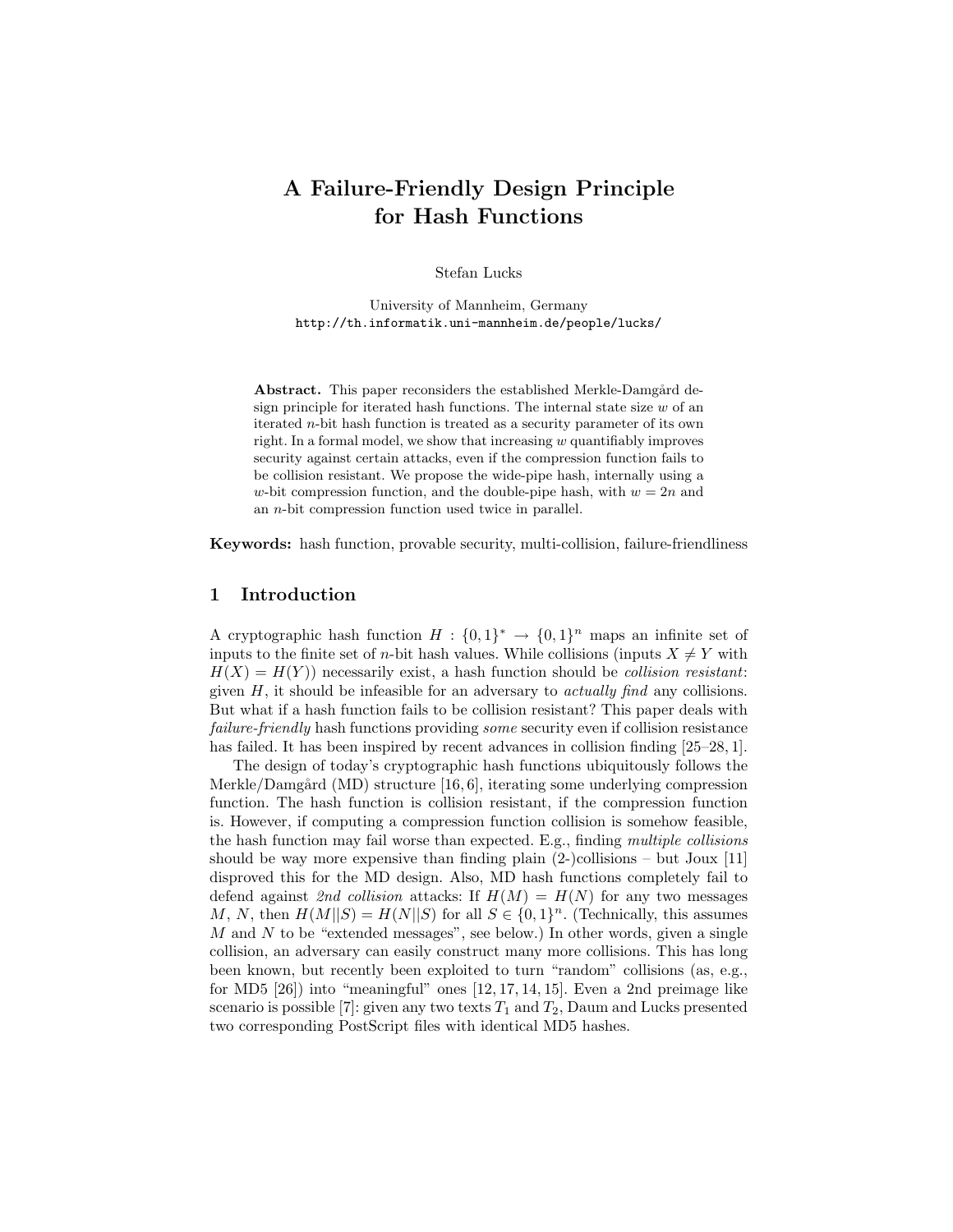Our Contributions. This paper describes and analyses failure-friendly iterated hash functions. The goal is to defend against certain classes of attacks even if collision resistance fails. We propose and analyse variants of the Merkle-Damgård design, increasing the internal state to  $w > n$  bits. The wide-pipe hash is quite similar to the Merkle-Damgård hash, except for using a "largish"  $w$ -bit compression function to finally generate  $n < w$  bits of output. The *double-pipe* hash sets  $w = 2n$  and employs one single *n*-bit compression function, used twice in parallel for each message block. In random and standard model settings, we prove the security of our schemes against K-collision attacks (for  $K \geq w$ ), and K-way preimage and 2nd preimage attacks (for  $K \geq 1$ ). Additionally, we discuss and semi-formally verify the resistance against 2nd collision attacks.

Related Proposals. The double-pipe hash may remind the readers of the RIPEMD-family of hash functions [22, 8], also calling two compression functions in parallel. The hash functions specified in  $[22, 8]$  combine both *n*-bit compression values into a single  $n$ -bit state, strictly following the Merkle-Damgård design principle, thus being as failure-unfriendly as any Merkle-Damgård hash function. But [8] also outlines some double-width variants of RIPEMD-128 and -160, which we refer to as RIPEMD-256 and -320. RIPEMD-256 and -320 can almost be viewed as instantiation of our design principle – except for the following:

- By outputting both compression values at the end, RIPEMD-256 and -320 use the two *n*-bit compression functions like a single  $2n$ -bit compression function – again following the Merkle-Damgård design, thus, e.g., being entirely vulnerable to 2nd collision attacks.
- RIPEMD-256 and -320 were proposed as a a convenience feature for applications requiring a 2n-bit hash "without needing a larger security level" [8]. On the other hand, our double-pipe construction has been designed to improve the security against certain attacks.

We propose a *generic and failure-friendly* design principle providing *provable* security under reasonable assumptions. Assuming a "good" n-bit compression function, $<sup>1</sup>$  our analysis would justify the usage of, say, a failure-friendly variant</sup> of RIPEMD-320 with  $2n = 320$  internal state bits and  $n = 160$  output bits.

Recently, Coron et al. [5] also analysed variants of the Merkle-Damgård design in a fashion similar to the current paper. One of the proposals in [5] is rather similar to our wide-pipe design. However, [5] aims for variably-sized random oracles, based on an (extremely strong) ideal compression function (i.e., a fixed-size random oracle). This is orthogonal to our approach of taking possible compression function weaknesses into account. Nandi et. al. [18] proposed and analysed a rather different "2/3 rate double length compression function". Both [5] and [18] restrict their analysis to the random and Shannon oracle, while the current paper also provides some analyses in the standard model. Also, none of the constructions in [5, 18] resemble the current paper's double-pipe hash design.

<sup>1</sup> Note that [8] took great care to ensure that both compression functions behave "differently enough". Somewhat surprisingly, our results indicate that it would even be OK to use the same compression function twice, instead of two different functions.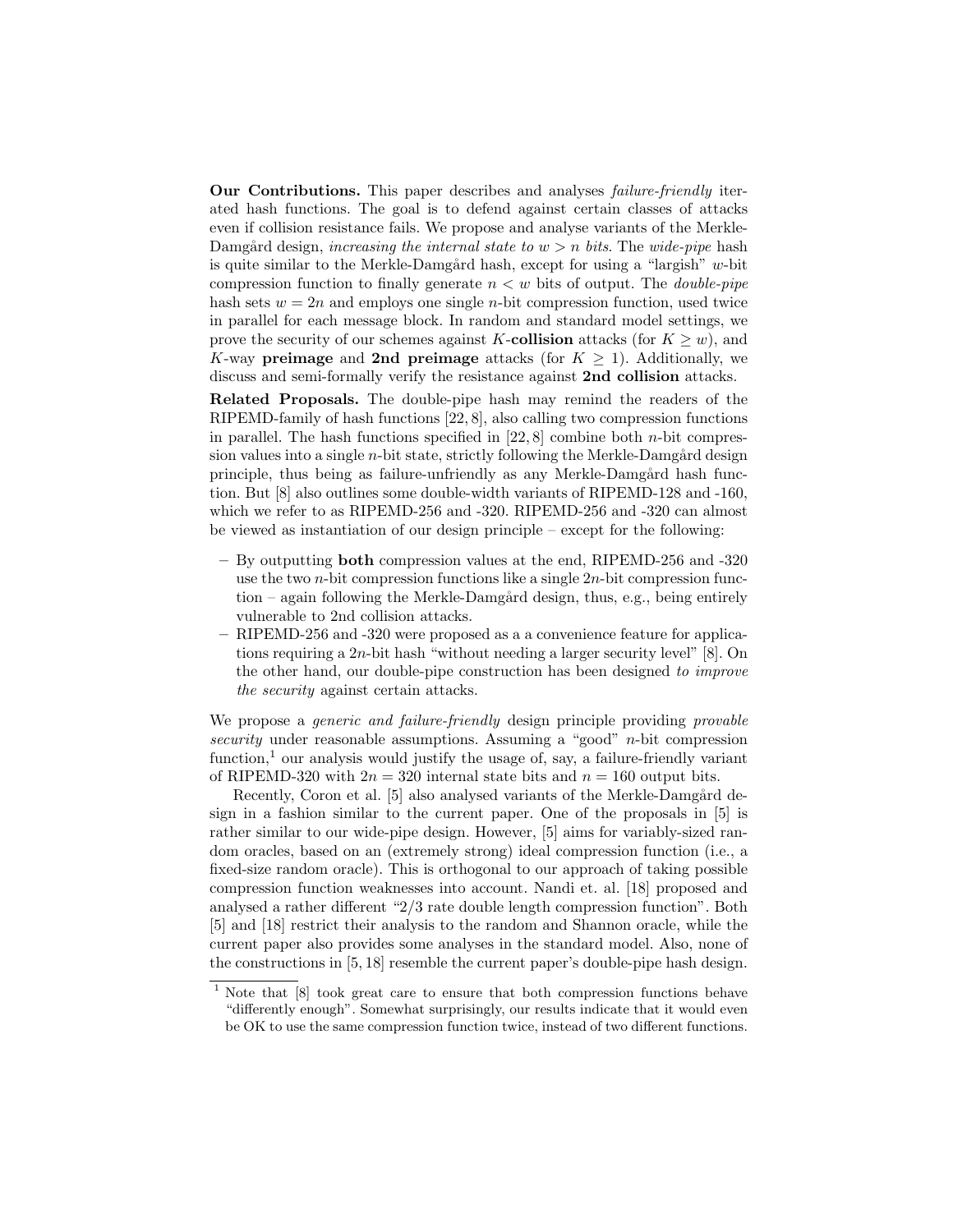**Road map.** We first describe Merkle-Damgård hashing and introduce notations, abstractions, and attacks. Section 2 describes and analyses the wide-pipe hash, a modified Merkle-Damgård design with an extended internal state size. Section 3 modifies the wide-pipe hash, introducing and analysing the double-pipe hash. Section 4 investigates the security of a "weakened" double-pipe hash, based on a common construction for compression functions; see Appendix A for the proofs. Section 5 deals with extension attacks and Section 6 discusses our results and their implications. Appendix B provides examples for our hash constructions.

## 1.1 The Merkle-Damgård (MD) Principle for Iterated Hashing

A hash function H takes a message  $M \in \{0,1\}^*$  to compute  $H(M) \in \{0,1\}^n$ . (In practice, the length  $|M|$  of M may be bounded by some huge constant.) An iterated hash  $H$  is based on a compression function  $C$  with a fixed number of input bits and splits M into fixed-sized chunks  $M_1, M_2, \ldots, M_L \in \{0, 1\}^m$ . The final chunk  $M_L$  may contain additional information, such as  $|M|$ .  $(M_1, \ldots M_L)$  is the "expanded message". Assume a compression function  $C: \{0,1\}^n \times \{0,1\}^m \rightarrow$  ${0,1}^n$  and a fixed *initial value*  $H_0$ . Given  $M \in {0,1}^*$ , one computes the MD hash as follows:

- Expand M to  $(M_1, \ldots, M_L) \in \{0, 1\}^{mL}$ . (*MD strengthening:* The last block  $M_L$  takes the length |M| in bits. Thus, if  $|M| \neq |M'|$ , then  $M_L \neq M'_{L'}$ .)
- $-$  For  $i \in \{1, ..., L\}$ : compute  $H_i := C(H_{i-1}, M_i)$ .
- Finally: output  $H_L$ .



Fig. 1. The Merkle-Damgård (MD) Hash

Note that the MD hash function does not provide any resistance against 2nd collision attacks: consider messages  $M \neq M'$  with expansions  $(M[1], \ldots, M[L])$ and  $(M'[1], \ldots, M'[L])$ . If M and M' collide, then  $H[L] = H'[L]$  for  $H[L] =$  $C(\cdot, M[L])$  and  $H'[L] = C(\cdot, M'[L])$ , and therefore all expanded messages  $(M[1],$  $\ldots, M[L], S[1], \ldots, S[T])$  and  $(M'[1], \ldots, M'[L], S[1], \ldots, S[T])$  also collide.

## 1.2 Notation, Abstractions, and Attacks

**Random Oracles.** A fixed-size random oracle is a function  $f : \{0,1\}^a \rightarrow$  $\{0,1\}^b$ , chosen uniformly at random. For interesting sizes a and b, it is infeasible to implement  $f$ , or to store its truth table. Thus, we assume a public oracle which, given  $x \in \{0,1\}^a$ , computes  $y = f(x) \in \{0,1\}^b$ . A variably-sized random *oracle* is a random function  $g: \{0,1\}^* \to \{0,1\}^b$ , accessible by a public oracle.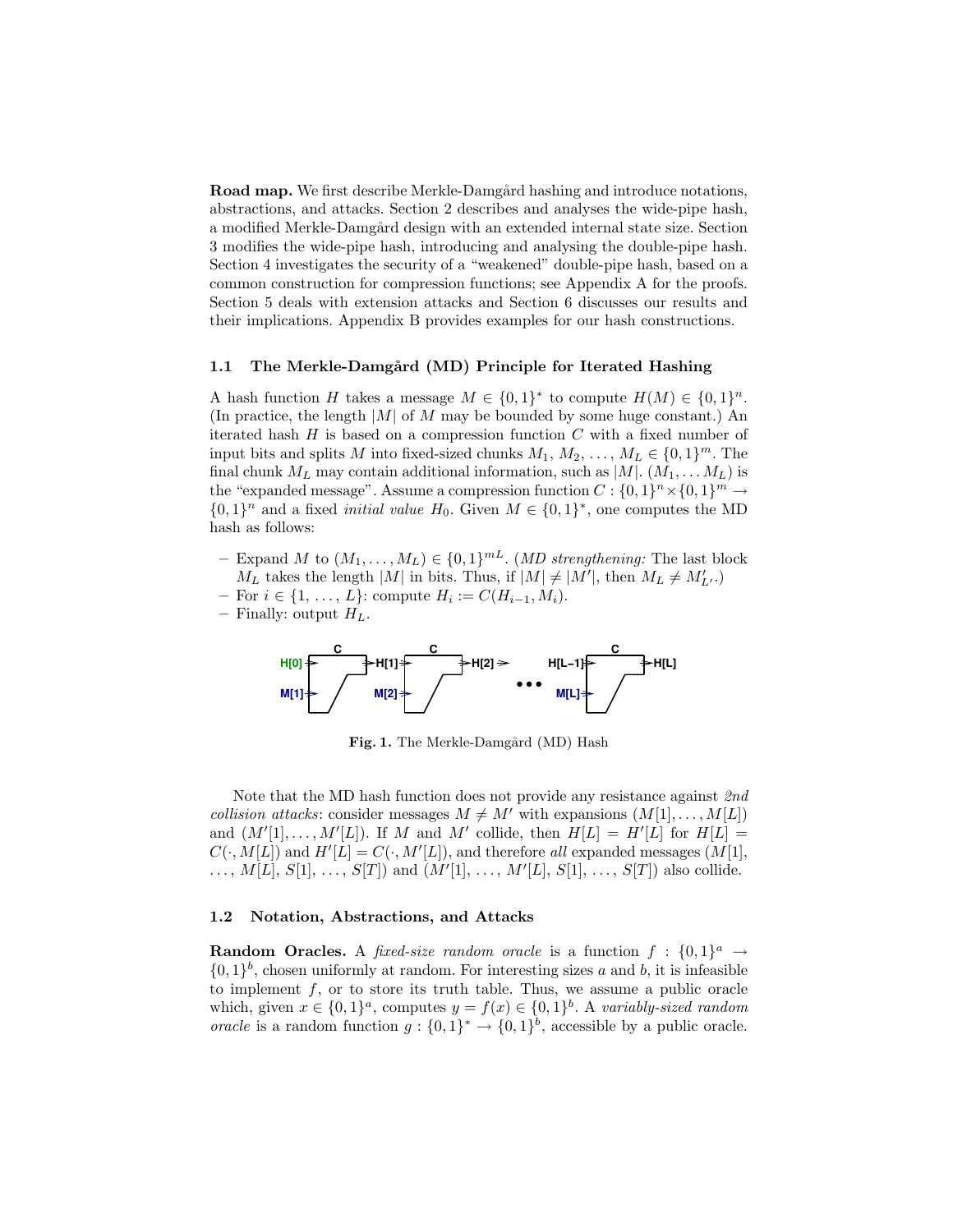Equivalently, g is an infinite set of fixed-size random oracles  $g_a: \{0,1\}^a \rightarrow \{0,1\}^b$ for  $a \in \{0, 1, 2, \ldots\}$ . We view a fixed-size random oracle as an *ideal compression* function, and a variably-sized random oracle as an *ideal hash function*.

**Shannon Oracle.** An *ideal block cipher* is some invertible random oracle  $E$ :  ${0,1}<sup>n</sup> \times {0,1}<sup>m</sup> \rightarrow {0,1}<sup>n</sup>$ , such that for each  $M \in {0,1}<sup>m</sup>$ , for the function  $E(\cdot, M) = E_M(\cdot)$  an inverse  $E^{-1}(\cdot, M)$  exists. Apart from that, E is uniformly chosen at random. Given x and M, one can ask a Shannon oracle for  $y =$  $E(x, M)$ , and, given y and M, one can ask the oracle for  $x = E^{-1}(y, M)$ .

Adversary. As usual in the context of the Shannon and random oracle models, we consider a computationally unbounded adversary with access to either a Shannon or a random oracle. The adversary's "running time" is determined by her number of oracle queries. Our adversaries are probabilistic algorithms, and we concentrate on the expected running time (i.e., the expected number of oracle queries). We will describe the running time asymptotically. When necessary for clarity, we use the symbols  $O$  ("big-Oh", for "the expected running time is asymptotically at most") and  $\Omega$  ("big-Omega", for "... at least"). <sup>2</sup>

**Classes of Attacks.** Informally, a real hash function  $H$  should behave like an ideal one (i.e., like a random oracle). This would not be useful for a formal definition, though (see [4]). Instead, one considers somewhat simpler security goals for  $H: \{0,1\}^* \to \{0,1\}^n$ . We consider the following classes of attacks:

K-collision for  $K \geq 2$ : Find K different  $M^i$ , with  $H(M^1) = \cdots = H(M^K)$ . K-way (2nd) preimage for  $K > 1$ : Given Y (or M with  $H(M) = Y$ ), find K different messages  $M^i$ , with  $H(M^i) = Y$  (and  $M^i \neq M$ ).

**2nd collision:** Given any collision  $A \neq B$  with  $H(A) = H(B)$ , find C, D with  $C \notin \{A, B, D\}$  and  $H(C) = H(D)$ .

The first two classes include "traditional" 2-collisions, 1-way preimages and 1-way 2nd preimages. Some applications need protection against the large-Kvariants, e.g., [10, 23, 3]. The third class deals with a very natural assumption for "good" hash functions: even if the adversary somehow – with a great deal of luck, by doing much computational work, or by a mixture of both – has found one collision, it should still be hard to find another one. The poor defence of established hash functions against such attacks has been elaborated above.

Facts. Our analysis uses the following facts:

- 1. **Fact:** Finding a K-collision for a fixed size random oracle  $C: \{0,1\}^{n+m} \rightarrow$  ${0,1}^n$  or for a variably-sized random oracle Model  $H: {0,1}^* \rightarrow {0,1}^n$ takes time  $\Omega(2^{(K-1)n/K})$ , and finding a K-way preimage or a K-way 2nd preimage for H or C takes time  $\Omega(K2^n)$ .
- 2. Fact: Given a collision  $A \neq B$  with  $C(A) = C(B)$  for a fixed size random oracle  $C\{0,1\}^{n+m} \to \{0,1\}^n$  (or  $H(A) = H(B)$  for a variably-sized random oracle  $H\{0,1\}^* \to \{0,1\}^n$ , finding a 2nd collision  $C \neq D$ ,  $C \notin \{A,B\}$  for C (or H) takes time  $\Omega(2^{n/2})$ .

<sup>&</sup>lt;sup>2</sup> Recall  $f = O(q)$ , if a constant c exists, such that  $f(n) \leq cg(n)$  holds for all large enough n, and  $f = \Omega(g)$ , if a c exists such that  $f(n) \geq cg(n)$  for all large enough n.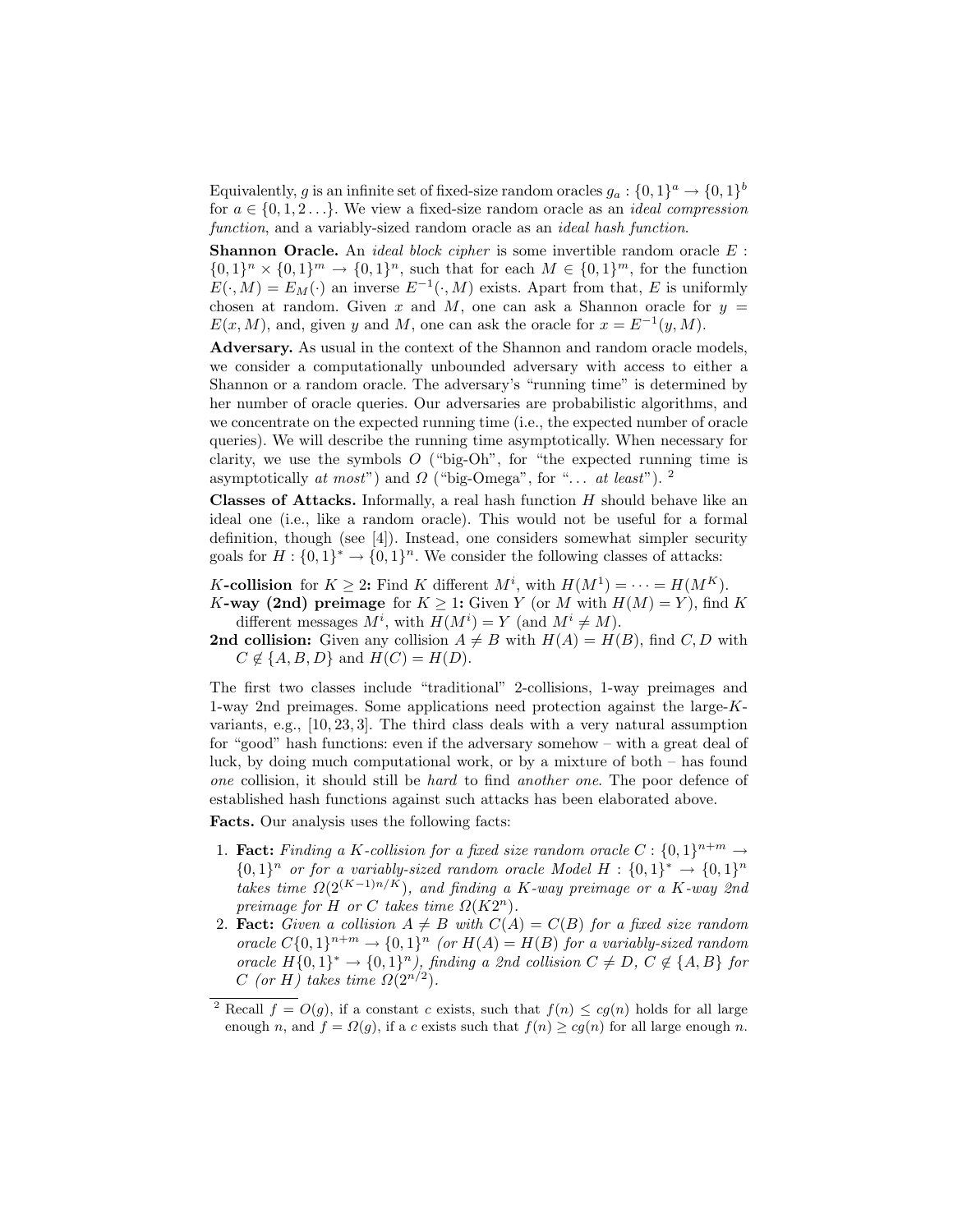Initial Values. Like the MD hash, our hash functions depend on the compression function(s) and an initial value  $(IV)$ . One can set the IV to some fixed ("random") constant. But for our analysis, we will even allow the adversary to actually choose the IV. $^3$  This makes our results all the more meaningful.

**Standard Model Formalism.** For a fixed hash function  $H: \{0,1\}^* \to \{0,1\}^n$ , trivial algorithms to "find" collisions exist: given any  $M \neq M'$  with  $H(M) =$  $H(M')$ , output M and M'. Collision resistance implies the non-existence of algorithms to "find" collisions. Thus, for a standard model proof of collision resistance, we must refine our formalism. Instead of a fixed hash function, we actually consider a hash function family  $H : \mathcal{I} \times \{0,1\}^* \to \{0,1\}^n$ . Here,  $\mathcal{I}$  is a finite nonempty set of indices (or "keys"). We assume an index  $i^* \in \mathcal{I}$  being chosen uniformly at random, write  $H(\cdot)$  instead of  $H(i^*, \cdot)$  and consider the fixed hash function  $H: \{0,1\}^* \to \{0,1\}^n$  as a *random member* of its family.

Fix some RAM model of computation. In any attack game, the adversary is given  $i^*$  as its first input. We measure the adversary's expected running time over uniformly distributed random  $i^*$  (and the adversary's internal coin flips, if applicable). To capture a trivial adversary using huge tables, the running time of any program is assumed to be at least linear in the program size.

We formalise compression functions  $C$  exactly like hash functions: assume a family  $C: \mathcal{I}_C \times \{0,1\}^\alpha \to \{0,1\}^\beta$  and an index  $i^C \in \mathcal{I}_C$  chosen uniformly at random, write  $C(\cdot)$  instead of  $C(i^C, \cdot)$ , and consider the fixed compression function  $C: \{0,1\}^{\alpha} \to \{0,1\}^{\beta}$  as a random member of its family. An adversary's running time is taken over random  $i^C$ . If H is defined by iterating C, a random member of the hash family  $H$  is defined by  $i^C$  and some random initial value  $H_0$ , i.e.,  $i^* = (i^C, H_0)$ . Similarly, if H is constructed by applying C' and C'', then  $i^* = (i^{C'}, i^{C''}, H_0)$ . Recall that in our attacks we even allow the adversary to choose  $H_0$ . The adversary can make this choice after being given  $i^C$  or  $(i^{C'}, i^{C''})$ .

## 2 The Wide-Pipe Hash: A Modified MD Hash

Constructing a collision-resistant compression function with  $w > n$  output bits may be simpler than constructing an  $n$ -bit compression function with the same level of collision resistance. The wide-pipe hash uses such a w-bit compression function to generate an *n*-bit hash value at the end.  $4$  This approach defeats Joux' attack – and even provides security against all generic  $K$ -collision attacks (which treat the compression function as a random oracle). Let  $H_0 \in \{0,1\}^w$  be a (random) initial value. Using two compression functions

$$
C': \{0,1\}^w \times \{0,1\}^m \to \{0,1\}^w \text{ and } C''': \{0,1\}^w \to \{0,1\}^n,
$$

we compute the wide-pipe hash  $H$ :

- $-$  For  $i \in \{1, ..., L\}$ : compute  $H_i := C'(H_{i-1}, M_i)$ .
- Finally: set  $H(M) = C''(H_L)$ .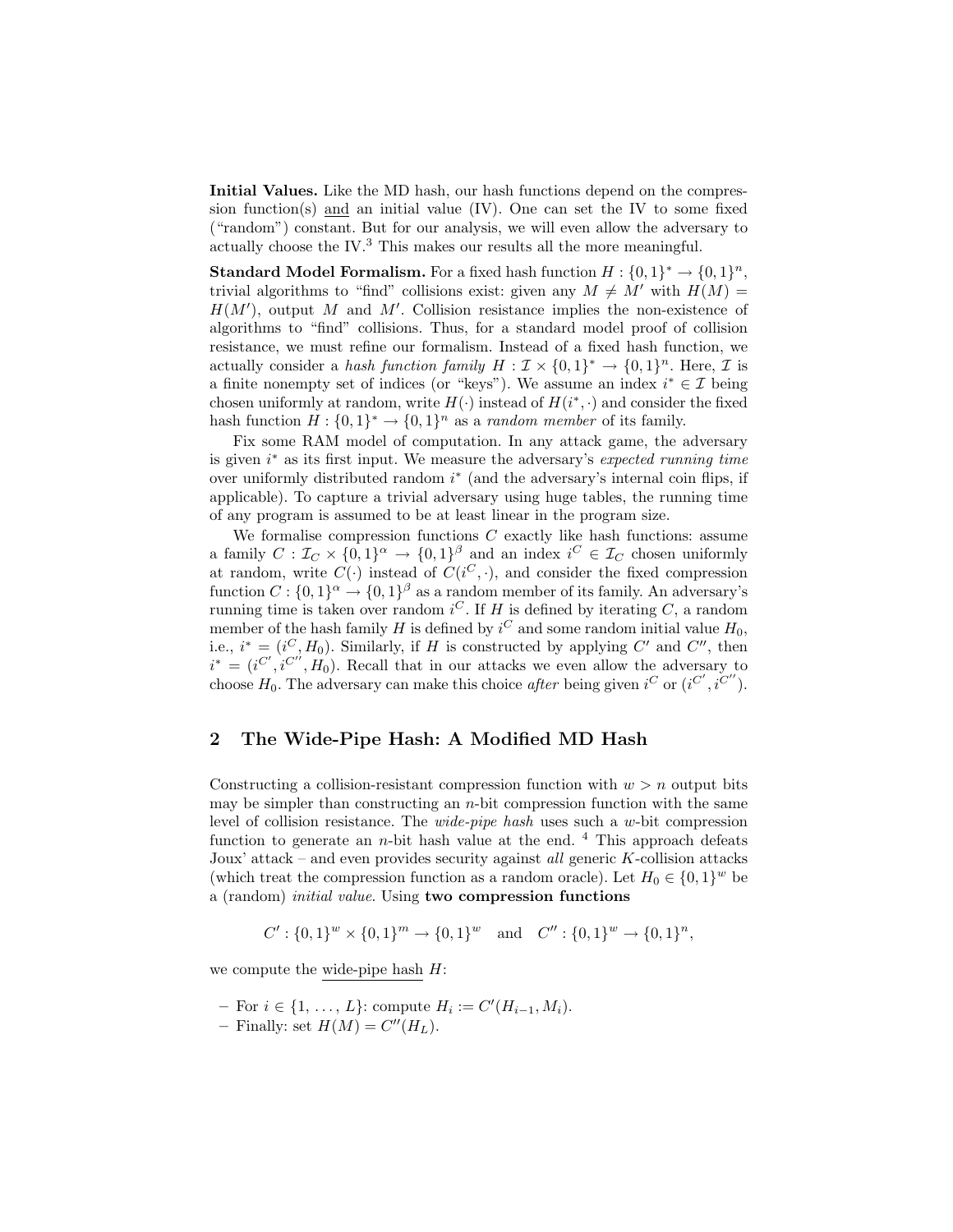

Fig. 2. The Wide-Pipe Hash

For technical reasons, we need to distinguish between different kinds of collisions. Consider  $M \neq N$  with  $H(M) = H(N)$ . M and N are expanded to sequences  $(M_1, \ldots, M_L) \neq (N_1, \ldots, N_{L'})$ . Denote  $H_i^M$  and  $H_j^N$  for the internal hash values when computing  $H(M)$  and  $H(N)$ . We define

Final collisions:  $H_L^M \neq H_{L'}^N$  but  $C''(H_L^M) = C''(H_{L'}^N)$ .

**Internal collisions:**  $H_{L_i}^M = H_{L_i}^N$ . (Note that an internal collision implies a collision for C', i.e.,  $(H_i^M, M_i) \neq (H_i^N, N_i)$  with  $C'(\mu_i^M, M_i) = C'(H_i^N, N_i)$ .)

Final K-collisions: Any K-collision  $M^1$ , ...,  $M^K$  (with  $H(M^1) = \cdots =$  $H(M^K)$ ) is final, if all 2-collisions  $(M^i, M^j)$  (with  $i \neq j$ ) are final.

## 2.1 Resistance Against K-Collision Attacks

Observe that Joux finds  $2^k$ -collisions in time  $\min\{k * 2^{w/2}, 2^{n(2^k-1)/2^k}\}\$ . This tightly describes the security of  $H$ , up to the (logarithmic) factor  $k$ . Define the composition  $f'' : \{0,1\}^w \times \{0,1\}^m \to \{0,1\}^n$  of C' and C'' by  $f''(H,M) =$  $C''(C'(H, M))$ , as indicated in Figure 2. Make the following two assumptions:

1.  $C'$  is collision resistant, and 2.  $f$ **2.**  $f''$  is K-collision resistant.

Under these assumptions, we prove the K-collision resistance of  $H<sup>5</sup>$  For the concrete security analysis, we assume that finding a collision for  $C'$  takes at least time  $T'$ , and finding a K-collision for  $f''$  at least time  $T''(K)$ .

**Lemma 1** An adversary needs  $\Omega(\min\{T', T''(K)\})$  units of time to find a Kcollision for the wide-pipe Hash  $H$ , even if she can choose  $H_0$ .

*Proof.* Any final K-collision is equivalent to a K-collision for  $f''$ . On the other hand, if a K-collision for  $H$  is not a final K-collision, then an internal collision has been found. For all  $H_0$ , finding an internal collision is equivalent to finding a collision for  $C'$ . Thus, finding a  $K$ -collision for  $H$  is at least as hard as finding either a K-collision for  $f''$ , or a collision for C.

<sup>&</sup>lt;sup>3</sup> This is similar to the "aSec" and "aPre" notions of hash function security from [24].

<sup>4</sup> This idea has independently been proposed by Finney in a mailing list [9].

<sup>&</sup>lt;sup>5</sup> It would seem natural to assume the K-collision resistance of  $C''$ . Indeed,  $f''$  is Kcollision resistant if  $C'$  is collision resistant and  $C''$  is K-collision resistant. But even if  $C''$  is K-collision vulnerable,  $f''$  can still be K-collision resistant. E.g., model  $C'$ as a random oracle and set  $C''$  to be the plain truncation of w-bit inputs to n-bit outputs. For  $log_2(K) \leq w - n$ , C'' is trivially K-collision weak, but  $f''$  is not.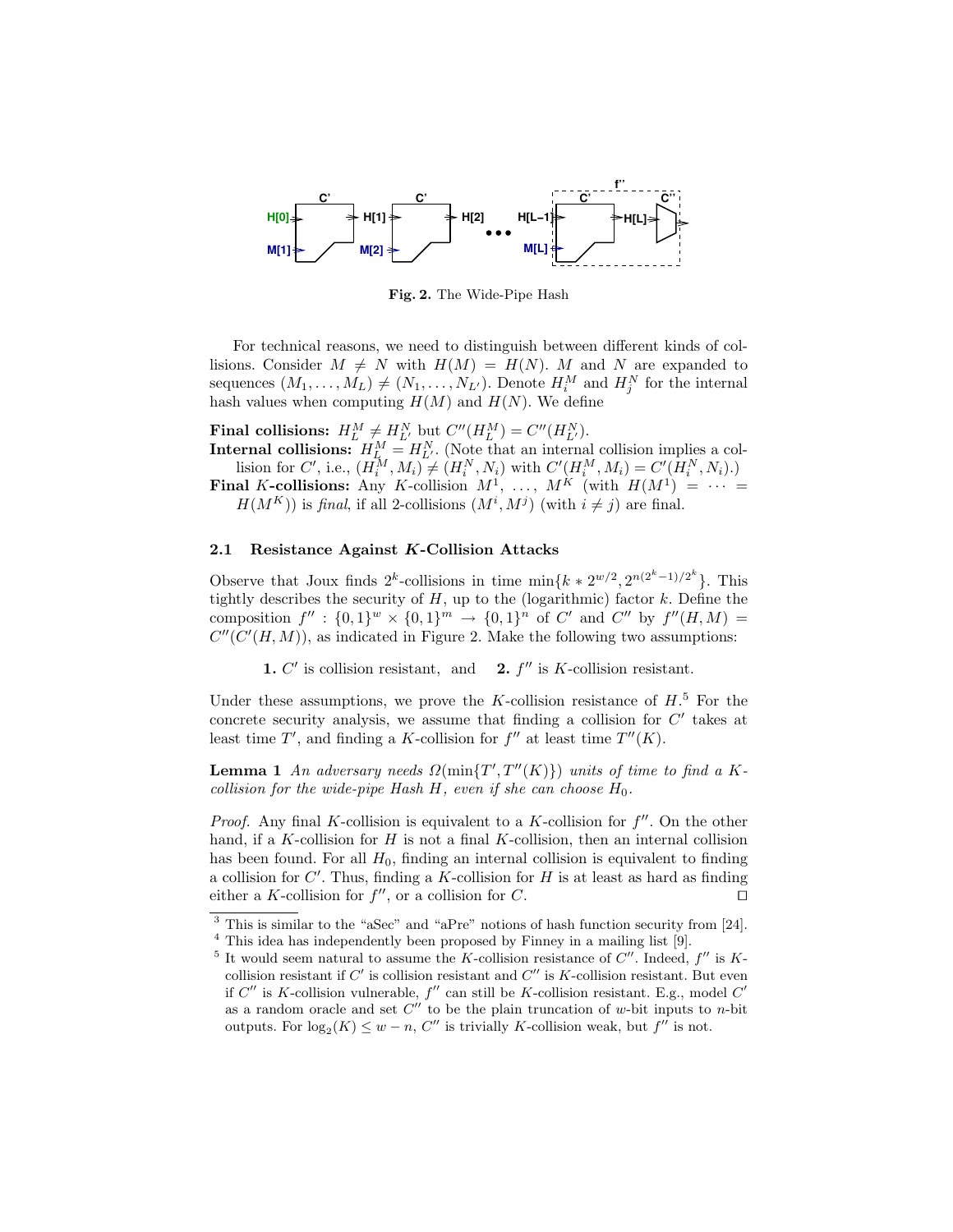In the random oracle model,  $H$  is as secure against multi-collision attacks as an ideal hash for  $w \geq 2n$ .

**Theorem 2.** Consider the wide-pipe hash H. Allow the adversary to choose  $H_0$ .

- 1. Model  $C'$  and  $C''$  as independent random oracles. The adversary needs time  $\Omega(\min\{2^{w/2},2^{n(K-1)/K}\})$  to find a K-collision for H.
- 2. Define  $C'' : \{0,1\}^w \to \{0,1\}^n, C''(x_1,\ldots,x_w) = (x_1,\ldots,x_n)$  as the n-bit  $truncation$  of its w-bit input. Model  $C'$  as a random oracle. The adversary needs time  $\Omega(\min\{2^{w/2}, 2^{n(K-1)/K}\})$  to find a K-collision for H.

*Proof.* Due to Lemma 1, finding a K-collision takes time  $\Omega(\min\{T', T''(K)\})$ . By Fact 1,  $T' = \Omega(2^{w/2})$ . If  $C''$  is an independent random oracle, then  $T''(K) =$  $\Omega(2^{n(K-1)/K})$ . If C'' just truncates, then f'' can be viewed as a random oracle with *n* output bits. Again, this gives  $T''(K) = \Omega(2^{n(K-1)/K})$ .

## 2.2 Resistance Against K-way (2nd) Preimage Attacks

Joux' (2nd) preimage attack also works for the wide-pipe hash. Its time  $O(k*)$  $2^{w/2} + 2^v$  tightly bounds the security of H, up to the (logarithmic) k. Let T' be a lower bound for finding collisions for  $C'$  (as before) and assume that finding K-way preimages for  $f''$  takes at least time  $P''(K)$ .

**Lemma 3** Consider the wide-pipe hash  $H$ . Allow the adversary to choose  $H_0$ .

- 1. The adversary needs time  $\Omega(P''(1))$  to find a single preimage for H.
- 2. She needs time  $\Omega(\min\{T', P''(K)\})$  to find a K-way preimage for H.

*Proof.* Finding a preimage for  $H$  implies finding a preimage for  $f''$ . Finding a K-way preimage for  $H$  either implies finding at least one internal collision – and thus a collision for  $C'$  – or a K-way preimage for  $f''$ . The contract of the contract  $\Box$ 

In the random oracle model, we also consider 2nd preimage attacks.

**Theorem 4.** Consider the wide-pipe hash  $H$ . Model  $C'$  and  $C''$  as independent random oracles. An adversary allowed to choose  $H_0$  needs

- 1. time  $\Omega(2^n)$  to find a single preimage for H,
- 2. time  $\Omega(\min\{2^{w/2}\})$  to find a K-way preimage for H, and
- 3. time  $\Omega(\min\{2^{w/2}, K2^n\})$  to find a K-way 2nd preimage for H.

Proof. The first two bounds are direct consequences of Lemma 3 and Fact 1. Now consider 2nd preimages: given a random  $X \in \{0,1\}^w$ , we are searching for one or more different  $X^i \in \{0,1\}^w$  with  $C''(X) = C''(X^i)$ . We choose an arbitrary message M with the expansion  $M_1, \ldots, M_L$ , query the C'-oracle for the internal hash values  $H_1, \ldots, H_L$ , and define

$$
C''' : \{0,1\}^w \to \{0,1\}^n : \begin{cases} C'''(H_L) = C''(X), \\ C'''(X) = C''(H_L), \\ C'''(Z) = C''(Z) \end{cases}
$$
 if  $Z \notin \{X, H_L\}.$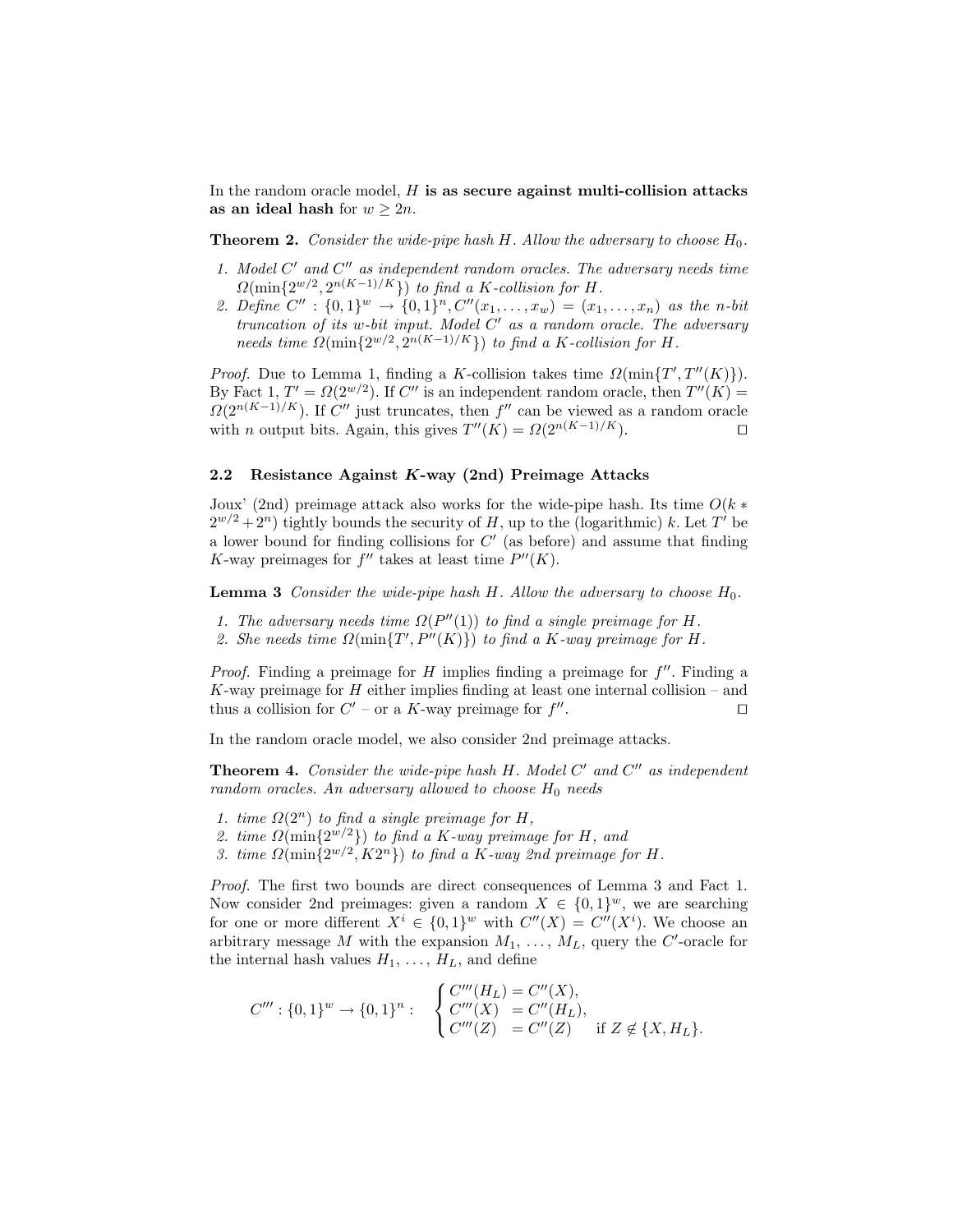Note that with overwhelming probability  $X \neq H_L$ . Now we run the adversary to find single or multiple 2nd preimages for  $M$ , replacing  $C''$  by  $C'''$ . Observe that X is a random value, and, since  $C'$  is a random oracle,  $H_L$  is random, too. Thus,  $C'''$  is a uniformly distributed random function just like  $C''$  – the adversary can't distinguish between  $C''$  and  $C'''$ . Our little manipulation (replacing  $C''$  by  $C'''$  for the adversary) does not affect the adversary's probability of success or running time. We write  $H'''$  for the wide-pipe hash function using  $C'$  and  $C'''$ .

If the adversary succeeds, she finds 2nd preimage(s)  $M^i$  with  $H'''(M) =$  $H'''(M^i)$ . We write  $L^i$  for the length of the expansion of  $M^i$  (in chunks). Consider the inputs  $H_{L^i}^i$  for  $C'''$ . If  $H_{L^i}^i = H_L$ , we have found a collision for  $C'$ . Else,  $H_{L^i}^i$ is a 2nd preimage for  $C''$ . The contract of the contract of the contract of the contract of the contract of the contract of the contract of the contract of the contract of the contract of the contract of the contract of the contract of the contract

Increasing  $w$  improves the security of  $H$  against multiple (2nd) preimage attacks. But an adversary whose running time exceeds  $2^{w/2}$  can still run Joux' attack and benefit from the iterated structure of H. In fact, no hash function with some fixed internal state size w can be as secure against multiple  $(2nd)$ preimage attacks as an ideal hash.

## 3 The Double-Pipe Hash

There is one drawback for the wide-pipe design: its compression function  $C'$ needs a larger output and finding collisions for  $C'$  must be much harder than finding collisions for the hash function itself. It would be interesting to use a compression function which only has to satisfy essentially the same security requirements as the hash. For instance, if we assume the internal compression function of, SHA-1, RIPEMD-160, or SHA-256 to be as secure as an ideal 160-bit (256-bit for SHA-256) compression function, can we construct some variant to improve security? Note that the SHA-1 and RIPEMD-160 compression functions can be written as  $C: \{0,1\}^{160} \times \{0,1\}^{512} \rightarrow \{0,1\}^{160}$ , their SHA-256 counterpart as  $C: \{0,1\}^{256} \times \{0,1\}^{512} \to \{0,1\}^{256}$ . Thus, the following construction would be applicable to all of them: Using one single narrow-pipe compression function  $C: \{0,1\}^n \times \{0,1\}^{n+m} \to \{0,1\}^n$ , with  $m \geq n$  and two distinct (random) *initial* values  $H'_0 \neq H''_0 \in \{0,1\}^n$ , we compute the double-pipe hash  $H^D$ :

– For  $i \in \{1, \ldots, L-1\}$ : compute •  $H'_i := C(H'_{i-1}, H''_{i-1}||M_i)$  and •  $H''_i := C(H''_{i-1}, H'_{i-1}||M_i)$  $-$  Finally:  $H^{D}(M) := C(H'_{L-1}, H''_{L-1}||M_L)$ 

So in  $H^{\text{D}}(M)$ , we have replaced the wide-pipe chaining values  $H_{i-1} \in \{0,1\}^w$ by pairs  $(H'_{i-1}, H''_{i-1}) \in (\{0, 1\}^n)^2$ . In each iteration, the value  $H'_i = C(H'_{i-1},$  $H''_{i-1}$ || $M_i$ ) – one half of the new chaining value – functionally depends on both halfs  $H'_{i-1}$  and  $H''_{i-1}$  of the old chaining value (similarly for  $H''_i$ ). This is vital for the security of the double-pipe hash. Otherwise,  $H^{\text{D}}(M)$  would degenerate into the cascade of two hash functions, thus being vulnerable to Joux' attack.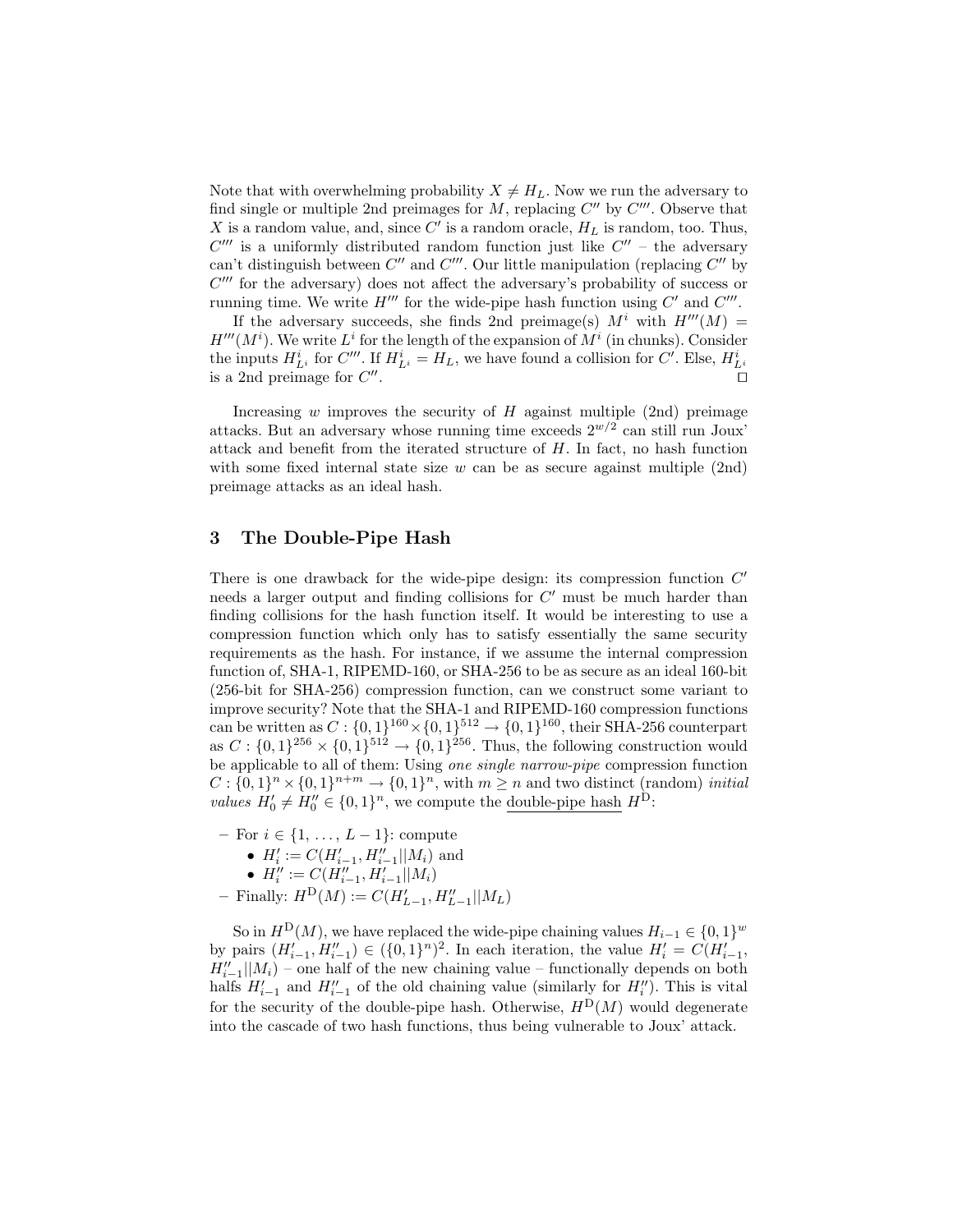

Fig. 3. The Double-Pipe Hash

### 3.1 Security Against Multiple Collision Attacks

In principle, the double-pipe hash is a special case of the wide-pipe hash with  $w = 2n$  and  $C'(H', H''||M) = ( C(H'_{i-1}, H''_{i-1}||M_i), C(H''_{i-1}, H'_{i-1}||M_i)$ , where  $C''(H', H'') = H'$  simply truncates 2n input bits to n output bits. (Thus, we do not need to compute the value  $H''_L := C(H'_{L-1}, H''_{L-1}||M_L)$ , as indicated in Figure 3.) Similarly to our analysis of the wide-pipe design, we distinguish internal collisions from final ones. The improved security of the wide-pipe hash over the plain MD hash depends on internal collision resistance being much stronger than final collision resistance. Unfortunately, this reasoning does not hold for the double-pipe construction. Finding internal collisions with  $H' = H''$ and  $G' = G''$  may be as "easy" as finding collisions for C, i.e., as finding final collisions. To deal with this, we define two special cases of internal collisions, in addition to considering  $K$ -collisions, and make the following three assumptions:

- 1. It is infeasible to find a **strict** (internal) collision for  $C$ , i.e., two triples  $(H', H'', M) \neq (G', G'', N)$  with  $H' \neq H''$  and  $G' \neq G''$ , but  $C(H'', H' || M) = C(G'', G' || N)$  and  $C(H', H'' || M) = C(G', G'' || N)$ .
- 2. It is infeasible to find an (internal) cross collision for  $C$ : a triple  $(H',$  $H'', M$ , with  $H' \neq H''$  but  $C(H', H''||M) = C(H'', H'||M_i)$ .
- 3. It is infeasible to find K-collisions for C.

We will prove  $H<sup>D</sup>$  to be secure under the above three assumptions. While dealing with strict or cross collisions is unusual in cryptography, these assumptions appear to be natural and reasonable. We analyse the feasibility of finding strict or cross collisions for a random oracle C. For the concrete security analysis, we assume that finding strict collisions takes at least time  $T<sub>S</sub>$ , finding cross collisions at least time  $T<sub>X</sub>$ , and finding K-collisions at least time  $T(K)$ .

**Theorem 5.** If we model the compression function  $C$  as a random oracle, then finding cross collisions for C needs time  $T_X = \Omega(2^n)$ , and finding strict collisions for C needs time  $T_S = \Omega(2^n)$ ,

*Proof.* First, consider  $T_X$ . Any triple  $(H', H'', M)$  can only be part of a cross collision, if  $H' \neq H''$  and  $C(H', H''||M) = C(H'', H'||M)$ , i.e., with a probability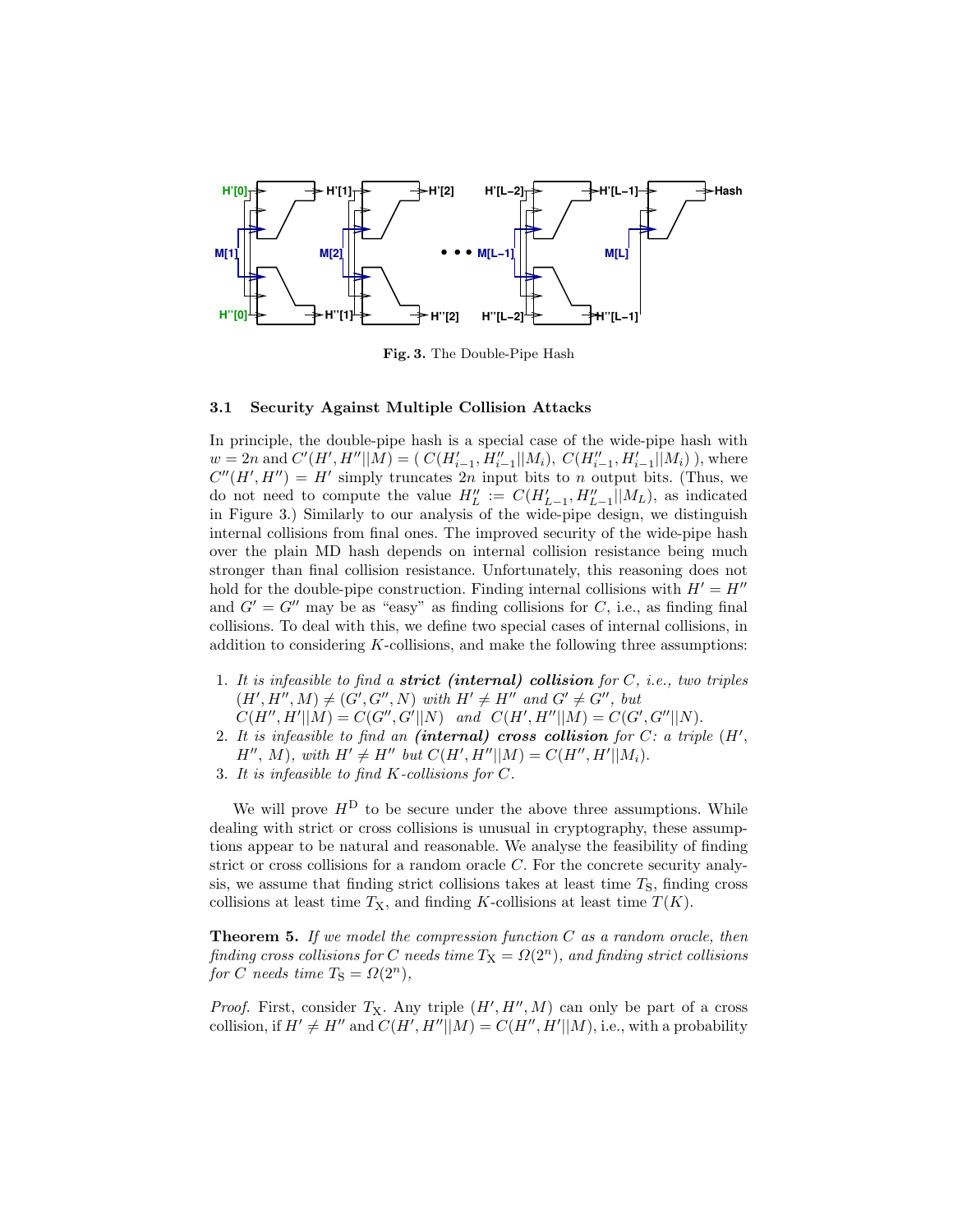of  $2^{-n}$  (for  $H' \neq H''$ ). Thus, we expect to make  $T_X = \Omega(2^n)$  oracle queries to find a cross collision.

Now consider  $T_S$ . For any triple  $(G', G'', M)$  with  $G' \neq G''$ , the pair  $(H', H'') \in$  $\{0,1\}^{2n}$  with  $H' = C(G', G''||M)$  and  $H'' = C(G'', G'||M)$  is a uniformly distributed 2n-bit random value, chosen independently from all the other  $C(\cdot, \cdot||\cdot)$ values. If the adversary chooses q different triples  $(G', G'', M)$  and makes q queries to the C-oracle, then her probability to succeed is  $\sum_{0 \leq j < q} j/2^{2n} =$  $\Omega(q^2/2^{2n})$ . Thus, we expect to make  $T_s = q = \Omega(2^n)$  oracle queries to find a strict collision.

**Lemma 6** Consider  $H^D$ . Allow the adversary to choose  $H'_0 \neq H''_0$ .

1. Any internal collision for  $H^D$  reduces to a strict or to a cross collision. 2. The adversary needs time  $\Omega(\min\{T_S, T_X, T(K)\})$  to find a K-collision.

*Proof.* For the first claim, observe that the initial values  $H'_0$  and  $H''_0$  are different. Any non-strict internal collision implies a triple  $(H'_{i-1}, H''_{i-1}, M_i)$  with  $H'_{i-1} =$  $H''_{i-1}$ . This implies the existence of a cross-colliding triple  $(H'_{j}, H''_{j}, M_{j+1})$ , with  $j \leq i-2$ ,  $H'_{j} \neq H''_{j}$ , and  $H'_{j+1} = C(H'_{j}, H''_{j}||M_{j+1}) = C(H''_{j}, H'_{j}||M_{j+1}) = H''_{j+1}$ . Thus, any non-strict internal collision implies a cross collision.

For claim 2, we argue as in the proof of Lemma 1. A K-collision for  $H^D$  either reduces to a final K-collision (taking time  $T(K)$ ), or to an internal collision. By the first claim, an internal collision is either strict (taking time  $T<sub>S</sub>$ ), or is a cross collision (taking time  $T_X$ ).

**Theorem 7.** Consider  $H^D$ , and model C as a random oracle. An adversary who can choose  $H'_0 \neq H''_0$  needs time  $\Omega(2^{n(K-1)/K})$  to find K-collisions.

*Proof.* The result follows from Theorem 5, Lemma 6, and Fact 1.  $\Box$ 

#### 3.2 Resistance Against K-way (2nd) Preimage Attacks

Our treatment of K-way (2nd) preimage attacks is quite similar to Section 2.2. Let  $T<sub>S</sub>$  and  $T<sub>X</sub>$  be defined as above and assume finding preimages for C to take at least time  $P(1)$ .

**Lemma 8** Consider  $H^D$ . Allow the adversary to choose  $H'_0 \neq H''_0$ .

- 1. To find a single preimage, the adversary needs time  $\Omega(P(1))$ .
- 2. To find K-way preimages, the adversary needs time  $\Omega(\min\{T_S, T_X, T(K)\})$ .

*Proof.* Claim 1: See proof of Lemma 3 with  $f''(\cdot, \cdot||\cdot) := C(\cdot, \cdot||\cdot)$ . Claim 2 follows from claim 1 of Lemma 6. Note that a K-way preimage also is a K-collision.  $\Box$ 

**Theorem 9.** Consider the double-pipe hash  $H<sup>D</sup>$ . Model the compression function C as a random oracle. An adversary who can choose  $H_0$  needs time  $\Omega(2^n)$ for finding a single or K-way preimage or a single or K-way 2nd preimage.

The proof of Theorem 9 is quite similar to the proof of Theorem 12 below.

Our results indicate that in the random oracle model, the double-pipe hash  $H<sup>D</sup>$  is asymptotically as secure as the wide-pipe hash with  $w = 2n$ .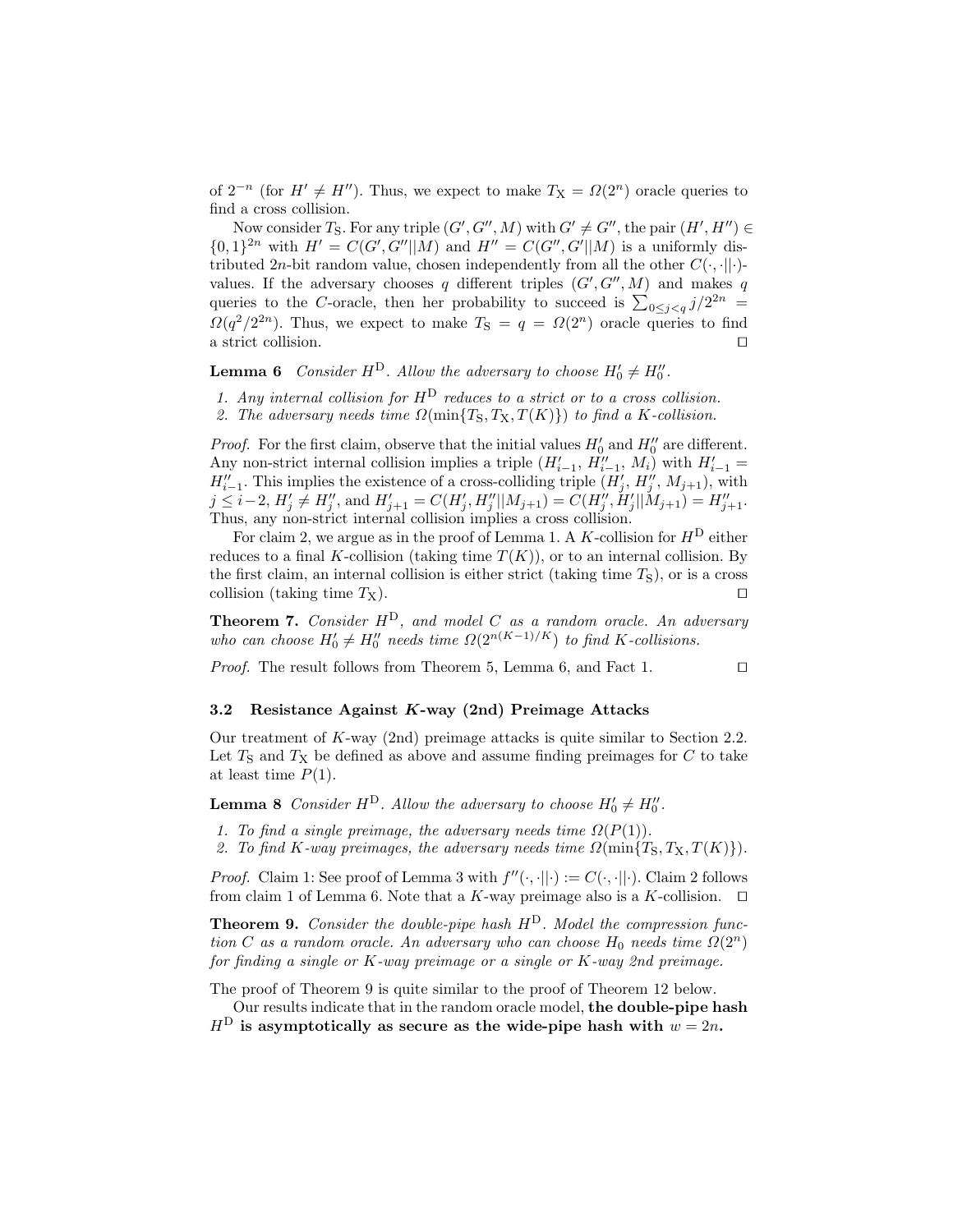## 4 Davies-Meyer (DM) Compression Functions

If we trust an existing MD-hash to meet its security goal, it seems reasonable to use its compression function as the building-block  $C$  for the double-pipe hash. But most practical hash (or rather, compression) functions (including the SHAfamily of hash functions, see Table 1) suffer from a specific structural weakness: They use a block cipher like function  $E: \{0,1\}^{n+m} \times \{0,1\}^n \rightarrow \{0,1\}^n$ , i.e., that for each "key"  $K \in \{0,1\}^{n+m}$  the function  $E(K, \cdot)$  permutates over  $\{0,1\}^n$ , and both  $E(M, \cdot)$  and its inverse can efficiently be computed. A DM compression function  $C: \{0,1\}^n \times \{0,1\}^{n+m} \to \{0,1\}^n$  is defined as follows:

$$
C(H_{i-1}, M_i) = E(M_i, H_{i-1}) + H_{i-1}.
$$

(Here "+" is any group operation over  $\{0,1\}^n$ .) The ability to efficiently compute  $E_M^{-1}(\cdot)$  can be useful for the adversary, see e.g. Kelsey and Schneier [13] for examples. Thus, we have to extend our formalism for the security proofs accordingly – by considering a Shannon oracle, instead of a random oracle.

#### 4.1 Double-Pipe Hash with DM Compression Function

Some generic attacks against hash functions don't apply in the random oracle model, but are feasible in the Shannon model [13]. Fortunately, this does not pose a problem for the double-pipe hash. Those parts of our analysis of the doublepipe hash which do not assume random oracles are still relevant and applicable.<sup>6</sup> However, trusting those parts of our analysis which treat  $C$  as a random oracle would be risky. For this reason, we additionally analyse the double-pipe hash in the Shannon-model. See Appendix A for the proofs of the Theorems below.

**Theorem 10.** Consider a DM compression function C. If we model  $E$  by a Shannon oracle, then  $T_X = \Omega(2^n)$  and  $T_S = \Omega(2^n)$ .

**Theorem 11.** Consider  $H^D$  with a DM compression function C. If we model E by a Shannon oracle, then finding K-collisions takes time  $\Omega(2^{(n-1)(K-1)/K})$ .

**Theorem 12.** Consider  $H^D$  with a DM compression function C. If we model  $E$  by a Shannon oracle, then finding a single or  $K$ -way preimage or a single or K-way 2nd preimage takes time  $P(1) = \Omega(2^n)$ .

## 5 Resistance Against 2nd Collision Attacks

Note that our definition of a 2nd collision attack assumes the adversary to be given the first collision essentially "for free". This is difficult to handle in the standard model. Thus, we concentrate on the random oracle model.

 $\frac{6}{6}$  Observe that the "DM compression function" is the function C with some specific non-random property. Given such C, the definition of  $H<sup>D</sup>$  is the same.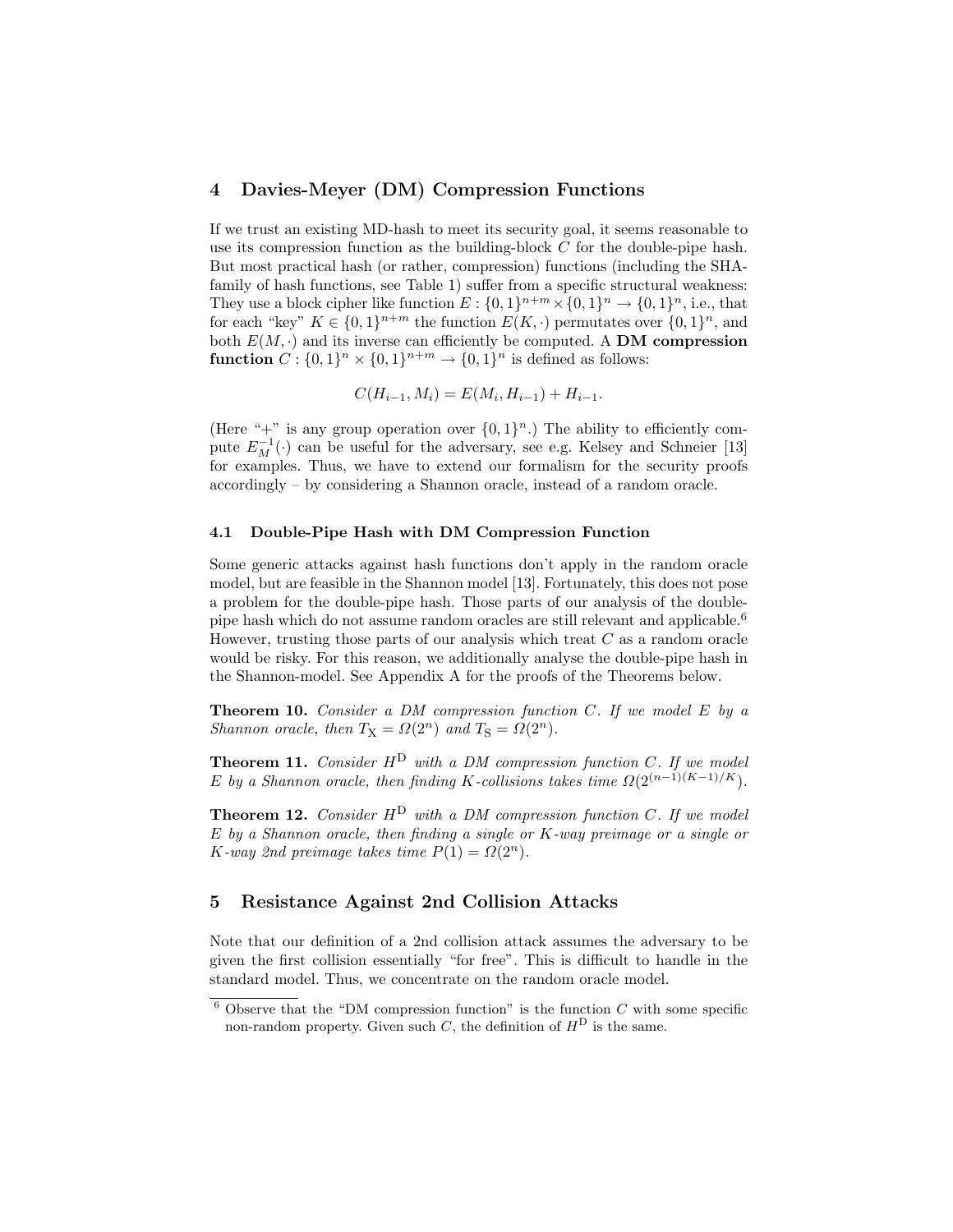In general, our hash designs do not protect against 2nd collision attacks: given an internal collision, attacking the wide-pipe or double-pipe hash is as easy as attacking the MD hash. Our design rationale, however, has been to defend against internal collisions, leaving final collisions as the "dotted line", where the hash function is likely to break (if it breaks at all). This is the foundation for the security proofs in the previous sections. In the remainder of this section, we thus focus on the specific case that the adversary is only given a final collision.

#### 5.1 Wide-Pipe Hash: 2nd Collision Resistance

Consider the following attack:  $\hat{f}x H_0$ , *choose* two incomplete expanded messages  $(M_1, \ldots, M_{L-1})$  and  $(N_1, \ldots, N_{L'-1})$ , defining some pre-final internal states  $H_{L-1}^M$  and  $H_{L'-1}^N$ , receive a first collision and finally *provide* a 2nd collision. The first collision is defined by  $M_L, N_{L'}$  such that the hash collides, but  $C'$  does not:

$$
f''(H_{L-1}^M, M_L) = f''(H_{L'-1}^N, N_{L'-1})
$$
 but  $C'(H_{L-1}^M, M_L) = C'(H_{L'-1}^N, N_{L'-1})$ 

In this section, we consider an attack game giving the adversary even more freedom: *choose* any  $H_{L-1}^M$  and  $H_{L'-1}^N$ , receive  $M_L, N_{L'}$  for a first collision as above, and *provide* any four messages  $A, B, C, D \in \{0,1\}^*, A \neq B, C \neq D$ ,  $H(A) = H(B), H(C) = H(D),$  with  $C \notin \{A, B, D\}.$ 

**Theorem 13.** Consider the wide-pipe hash  $H$ . Model  $C'$  as a random oracle. If  $C''$  either is an independent random oracle, or the n-bit truncation of its w-bit input, the adversary needs time  $\Omega(2^{n/2})$  to win the 2nd collision game for H.

*Proof (Sketch)*. Recall that we have got a first collision for  $f''$ , but no collision for C'. Finding messages  $A, B, C, D \in \{0, 1\}^*$  as required implies finding

- an internal collision (a collision for C'), taking time  $\Omega(2^{w/2}) > \Omega(2^{n/2})$ ,
- or a 2nd collision for  $f''$ , namely intermediate hashes  $H_A$ ,  $H_B$ ,  $H_C$ ,  $H_D$  $\in \{0,1\}^w$ , and final message blocks  $M_A$ ,  $M_B$ ,  $M_C$ ,  $M_D \in \{0,1\}^m$  with
	- $(H_A, M_A) \neq (H_B, M_B),$  $(H_C, M_C) \not\in \{(H_A, M_A), (H_B, M_B), (H_D, M_D)\},\$  $f''(H_A, M_A) = f''(H_B, M_B)$ , and  $f''(H_C, M_C) = f''(H_D, M_D)$ .

We argue that finding a 2nd collision for  $f''$  would take time  $\Omega(2^n)$ . If the 2nd collision for  $f''$  includes a collision for C', then we need time time  $\Omega(2^{w/2})$  to find it. Else, the 2nd collision is still as hard to find as a 2nd collision for any  $n$ -bit random oracle – both when  $C''$  is an independent random oracle and when C'' plainly truncates –, thus taking time  $\Omega(2^{n/2})$ , see Fact 2.

#### 5.2 The Double-Pipe Hash: 2nd Collision Resistance

We adapt the attack game from above to the double-pipe hash: choose four arbitrary pairs  $G' \neq G'', H' \neq H'' \in \{0,1\}^n$ , receive  $M, N \in \{0,1\}^m$  with  $C(G', G''||M) = C(H', H''||N)$ , and provide  $A, B, C, D \in \{0,1\}^*$ , with  $A \neq B$ ,  $C \neq D, H^{D}(A) = H^{D}(B), H^{D}(C) = H^{D}(D), \text{ and } C \notin \{A, B, D\}.$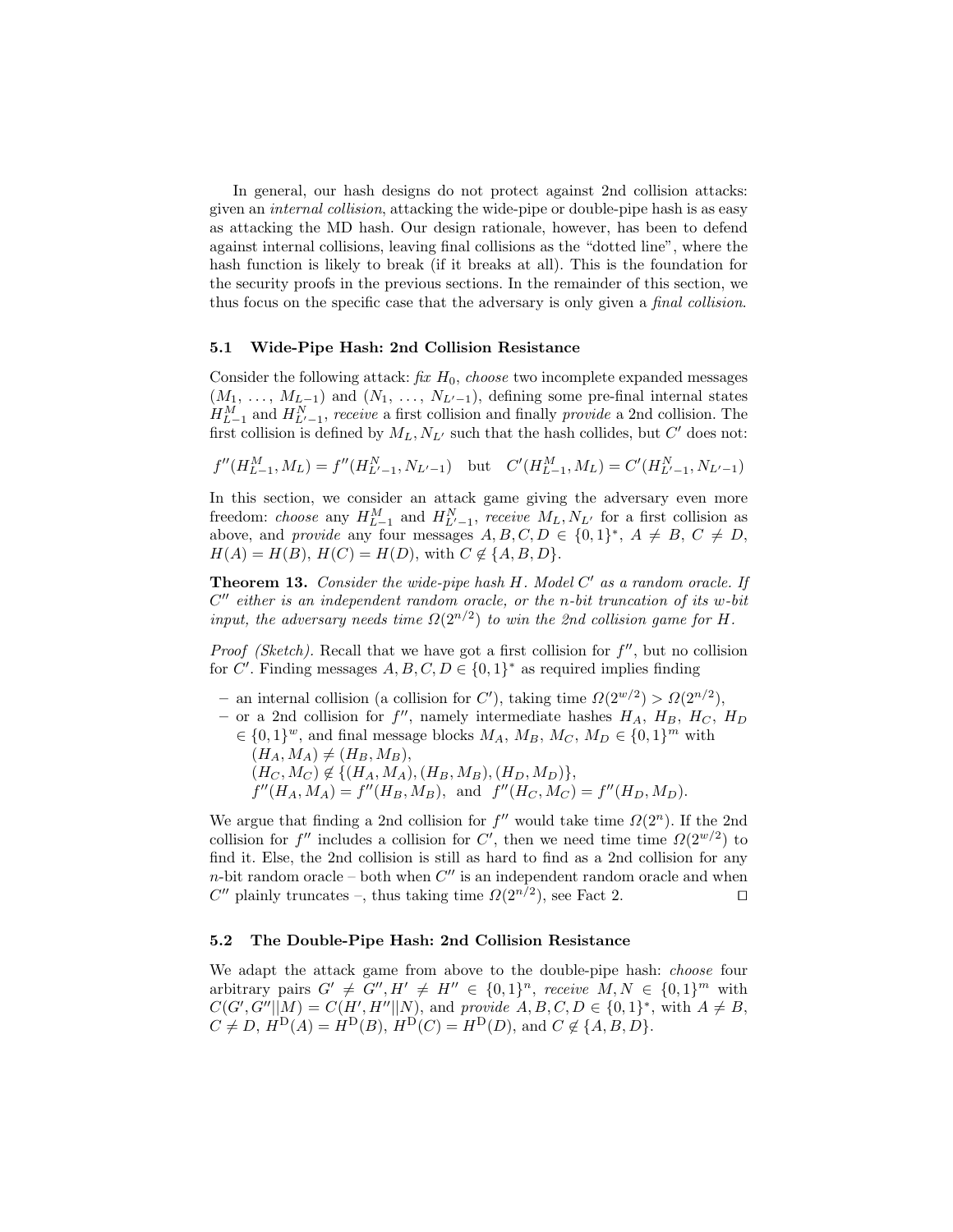**Theorem 14.** Consider the double-pipe hash  $H^D$ . Model C as a random oracle. The adversary needs time  $\Omega(2^{n/2})$  to win the 2nd collision game for  $H^{D}$ .

*Proof (Sketch)*. As above, finding such  $A, B, C, D \in \{0,1\}^*$  with  $A \neq B$  and  $C \notin \{A, B, D\}$ , implies finding

- either an **internal collision**, taking time  $\Omega(2^n)$  ( $\rightarrow$  Lemma 6, Theorem 5)
- or intermediate hashes  $H'_A$ ,  $H''_A$ ,  $H'_B$ ,  $H''_B$ ,  $H'_C$ ,  $H''_C$ ,  $H''_D$ ,  $H''_D \in \{0,1\}^n$ and final message blocks  $M_A, M_B, M_C, M_D \in \{0, 1\}^m$  with

$$
(H'_A, H''_A||M_A) \neq (H'_B, H''_B||M_B),
$$
  
\n
$$
(H'_C, H''_C||M_C) \notin \{ (H'_A, H''_A||M_A), (H'_B, H''_B||M_B), (H'_D, H''_D||M_D) \},
$$
  
\n
$$
C(H'_A, H''_A||M_A) = C(H'_B, H''_B||M_B),
$$
 and  
\n
$$
C(H'_C, H''_C||M_C) = C(H'_D, H''_D||M_D).
$$

The intermediate hashes and message blocks constitute a 2nd preimage for C. According to Fact 2, finding such a 2nd preimage takes time  $\Omega(2^{n/2})$ .  $\Box$ 

**Theorem 15.** Consider  $H^D$  with a DM compression function C. Model E by a Shannon oracle. Winning the 2nd collision game takes time  $\Omega(2^{n/2})$ .

See Appendix A for a sketch of the proof.

## 6 Discussion

A Variant of the double-pipe hash. To reduce the set of cryptographic assumptions, Preneel [21] proposed to use  $C: \{0,1\} \times \{0,1\}^n \times \{0,1\}^{n+m} \rightarrow$  $\{0,1\}^n$  with one extra bit of input. Set  $H'_i := C(0, H'_{i-1}, H''_{i-1} || M_i)$ ,  $H''_i :=$  $C(1, H''_{i-1}, H'_{i-1}||M_i)$ , and finally  $\text{Hash}(M) := C(0, H'_{L-1}, H''_{L-1}||M_L)$ . Proofs of security for this variant of the double-pipe hash are very similar to the proofs for  $H<sup>D</sup>$  itself, but without the need to assume finding cross collisions to be infeasible. Two Independent Security Parameters. The main lesson from [11, 13] and the current paper is that the internal state size  $w$  of an iterated hash function should be seen as a *security parameter of its own right*.

Any security architect choosing parameters for a cryptographic hash should choose both  $w$  and  $n$  according to her specific security requirements. For an application where even a single hash collision would be the ultimate disaster,  $w = n$  suffices. If, on the other hand, additional multi-collisions or (multiple or single) preimages or 2nd preimages or feasible 2nd collisions would turn things from bad to worse,  $w \gg n$  is recommendable, due to an improved failure mode. 2nd Collision Resistance. For applications such as digital signatures, 2nd collision resistance can have a huge impact on practical security. Our constructions are reasonably 2nd collision resistant. E.g., a double-pipe hash using the MD5 compression function would fail collision resistance due to [26], but for the double-pipe hash, this attack could only be used to generate final collisions. Accordingly, this double-pipe hash still defeats known exploits that make collisions "meaningful" [12, 17, 14, 15, 7].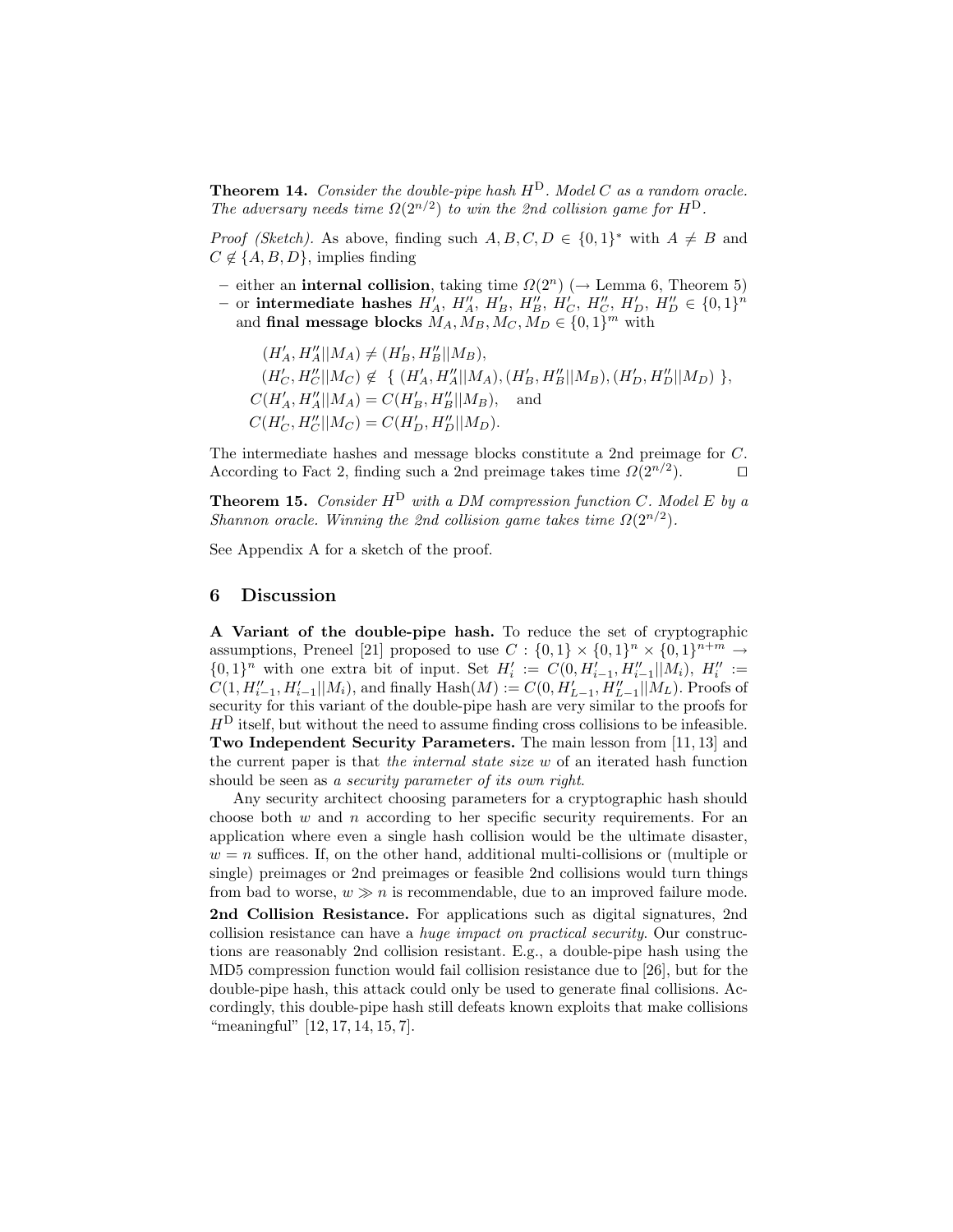Cascading. The idea to improve the security of hash functions by cascading has been discussed for a long time, see, e.g., [20]. Cascading looks like an obvious technique to improve the security of hash functions – but due to Joux' attack, cascading iterated hash functions is not that useful. On the other hand, the double-pipe construction can be seen as a cascade of compression functions. To this end, our double-pipe construction provides a theoretically sound technique to cascade compression functions instead of the complete hash functions.

Summary. This paper takes an abstract and proof-centric look at the design of hash functions. Similarly to [2], we consider our work a "feasible and useful step for understanding the security" of iterated hash functions, thereby complementing the attack-centric approach [11, 13]. In the spirit of Merkle [16] and Damgård [6], this paper shows how to compose "good" hash functions, given "good" compression functions. We provide standard model explanations, what it means for the compression function to be "good". Additionally, we analyse the security of our constructions in the random oracle and Shannon model.

Acknowledgement. The author thanks Frederik Armknecht, John Kelsey, Ulrich Kühn, Arjen Lenstra, Bart Preneel, and the anonymous reviewers for their suggestions, discussions, and inspirations.

## References

- 1. E. Biham, R. Chen, A. Joux, P. Carribault, C. Lemuet, W. Jalby. Collisions of SHA-0 and reduced SHA-1. Eurocrypt 2005, LNCS 3494, 36–57.
- 2. J. Black, P. Rogaway, T. Shrimpton. Black-box analysis of the block-cipher based hash-function construction from PGV. Crypto 02, LNCS 2442, 320-335.
- 3. E. Brickell, D. Pointcheval, S. Vaudenay, M. Yung. Design validation for discrete logarithm based signature schemes. PKC 2000, LNCS 1751, 276–292
- 4. R. Canetti, O. Goldreich, S. Halevi. The random oracle methodology, revisited. 30th STOC 1998, 209–218.
- 5. J. Coron, Y. Dodis, C. Malinaud, P. Punyia. Merkle-Damgård revisited: how to construct a hash function. Accepted for Crypto 2005.
- 6. I. Damgård. A design principle for hash functions. Crypto 89, LNCS 435, 416–427.
- 7. M. Daum, S. Lucks. The story of Alice and her boss. Eurocrypt 05 rump session. http://th.informatik.uni-mannheim.de/people/lucks/HashCollisions/
- 8. H. Dobbertin, A. Bosselaers, B. Preneel. RIPEMD-160, a strengthened version of RIPEMD. FSE 1996, LNCS 1039, 71-82. See also http://www.esat.kuleuven.ac.be/˜bosselae/ripemd160.html
- 9. H. Finney. More problems with hash functions. The cryptography mailing list. 24 Aug 2004. http://lists.virus.org/cryptography-0408/msg00124.html
- 10. M. Girault, J. Stern. On the length of cryptographic hash-values used in identification schemes. Crypto 94, LNCS 839, 202–215
- 11. A. Joux. Multicollisions in iterated hash functions, application to cascaded constructions. Crypto 04, LNCS 3152, 306–316.
- 12. D. Kaminski. MD5 to be considered harmful someday. Dec. 2004. http://www.doxpara.com/md5 someday.pdf
- 13. J. Kelsey. B. Schneier. Second preimages on n-bit hash functions in much less than  $2<sup>n</sup>$  work. Eurocrypt 2005, LNCS 3494, 474-490.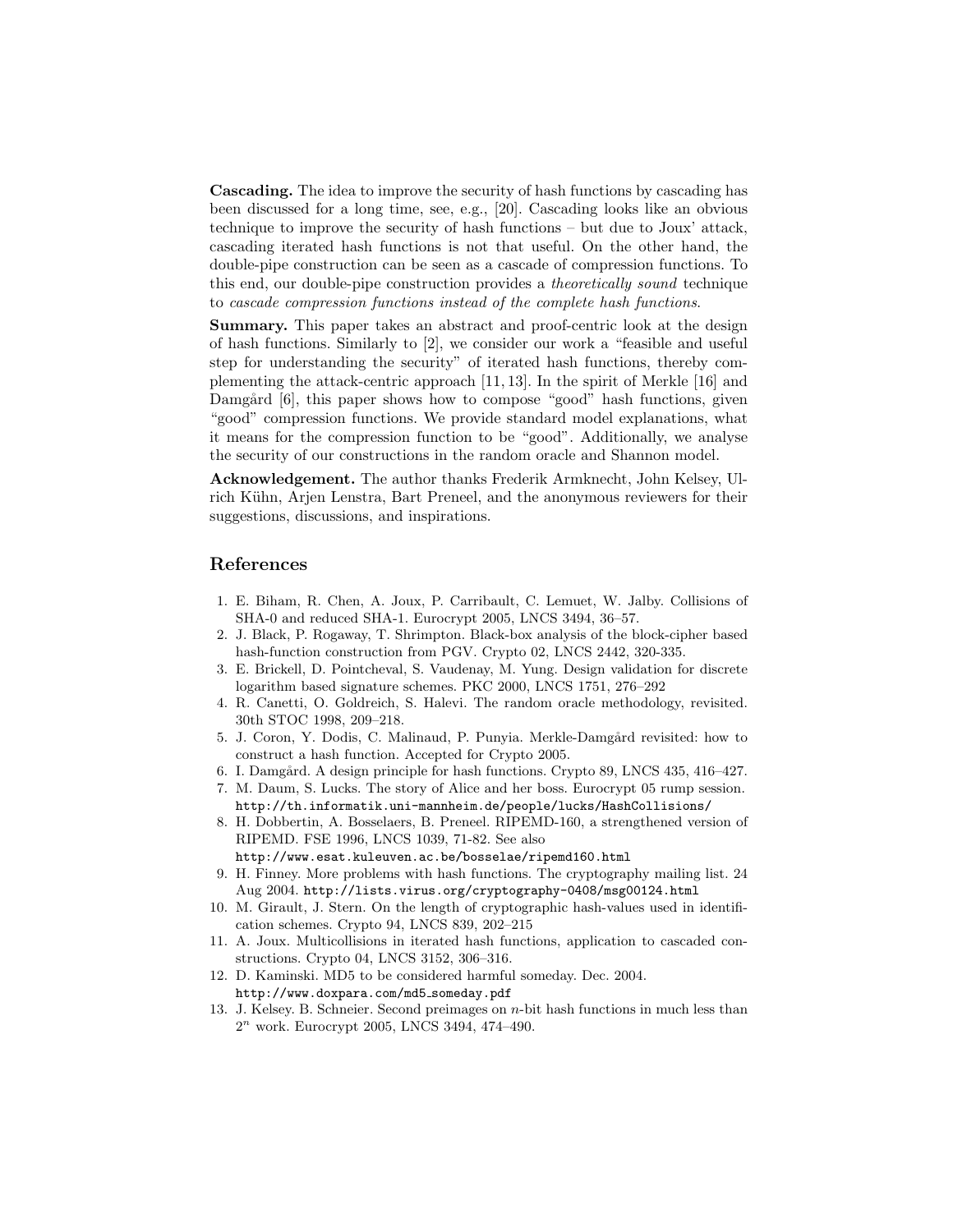- 14. A. Lenstra, B. de Weger. On the possibility of constructing meaningful hash collisions for public keys. To appear at ACISP 2005.
- 15. A. Lenstra, B. de Weger, X. Wang. Colliding X.509 certificates. Cryptology eprint archive report 2005/067. http://eprint.iacr.org/2005/067/
- 16. R. Merkle. One-way hash functions and DES. Crypto 89, LNCS 435, 428–446.
- 17. O. Mikle. Practical attacks on digital signatures using MD5 message digest. Cryptology eprint archive report 2004/356. http://eprint.iacr.org/2004/356/
- 18. M. Nandi, W. Lee, K. Sakurai, S. Lee. Security analysis of a 2/3-rate double length compression function in the black box model. FSE 2005, LNCS 3557, 243–254.
- 19. National Institute of Standards and Technology (NIST). Secure hash standard. FIPS 180-2. August 2002.
- 20. B. Preneel. Analysis and design of cryptographic hash functions. PhD thesis, Katholieke Universiteit Leuven, 1993.
- 21. B. Preneel. Private communication. Hash Function Workshop, Krakow, 2005.
- 22. RIPE integrity primitives for secure information systems. Final report of RACE integrity primitives evaluation (RIPE RACE 1040). LNCS 1007, 1995.
- 23. R. Rivest, A. Shamir. PayWord and MicroMint two simple micropayment schemes. CryptoBytes, Vol. 2,  $\#$  1 (1996), 7–11.
- 24. P. Rogaway and T. Shrimpton. Cryptographic Hash-Function Basics: Definitions, Implications, and Separations for Preimage Resistance, Second-Preimage Resistance, and Collision-Resistance. FSE 2004, LNCS 3017, 371-388.
- 25. X. Wang, X. Lai, D. Feng, H. Cheng, X. Yu. Cryptoanalyisis of the hash functions MD4 and RIPEMD. Eurocrypt 2005, LNCS 3494, 1–18.
- 26. X. Wang, H. Yu. How to break MD5 and other hash functions. Eurocrypt 2005, LNCS 3494, 19–35.
- 27. X. Wang, H. Yu, Y. L. Yin. Efficient collision search attacks on SHA0. Accepted for Crypto 2005.
- 28. X. Wang, Y. L. Yin, H. Yu. Finding collisions in the full SHA1. Accepted for Crypto 2005.

## Appendix

## A Security of Double-Pipe Hash with Davies-Meyer

## A.1 Conventions

In this section, we analyse the security of the double-pipe hash with a Davies-Meyer compression function. The adversary A has access to a Shannon oracle for E and  $E^{-1}$ . Similarly to [2], we assume:

- $-$  A never asks a query for which the response is already known. Namely, if  $A$  asks for  $E_k(x)$  and receives y, she neither asks for  $E_k^{-1}(y)$ , nor for  $E_k(x)$  again. Similarly, if she has asked for  $E_k^{-1}(y)$  and received x.
- Recall that for the type of attacks we consider, a successful adversary always outputs one or more messages  $M^i$ , which either collide or constitute some (2nd) preimages. Before finishing, the adversary makes all the oracle calls to compute all hash values  $H(M^i)$ .
- We define a simulator, to respond to  $A$ 's oracle queries:
	- Initially: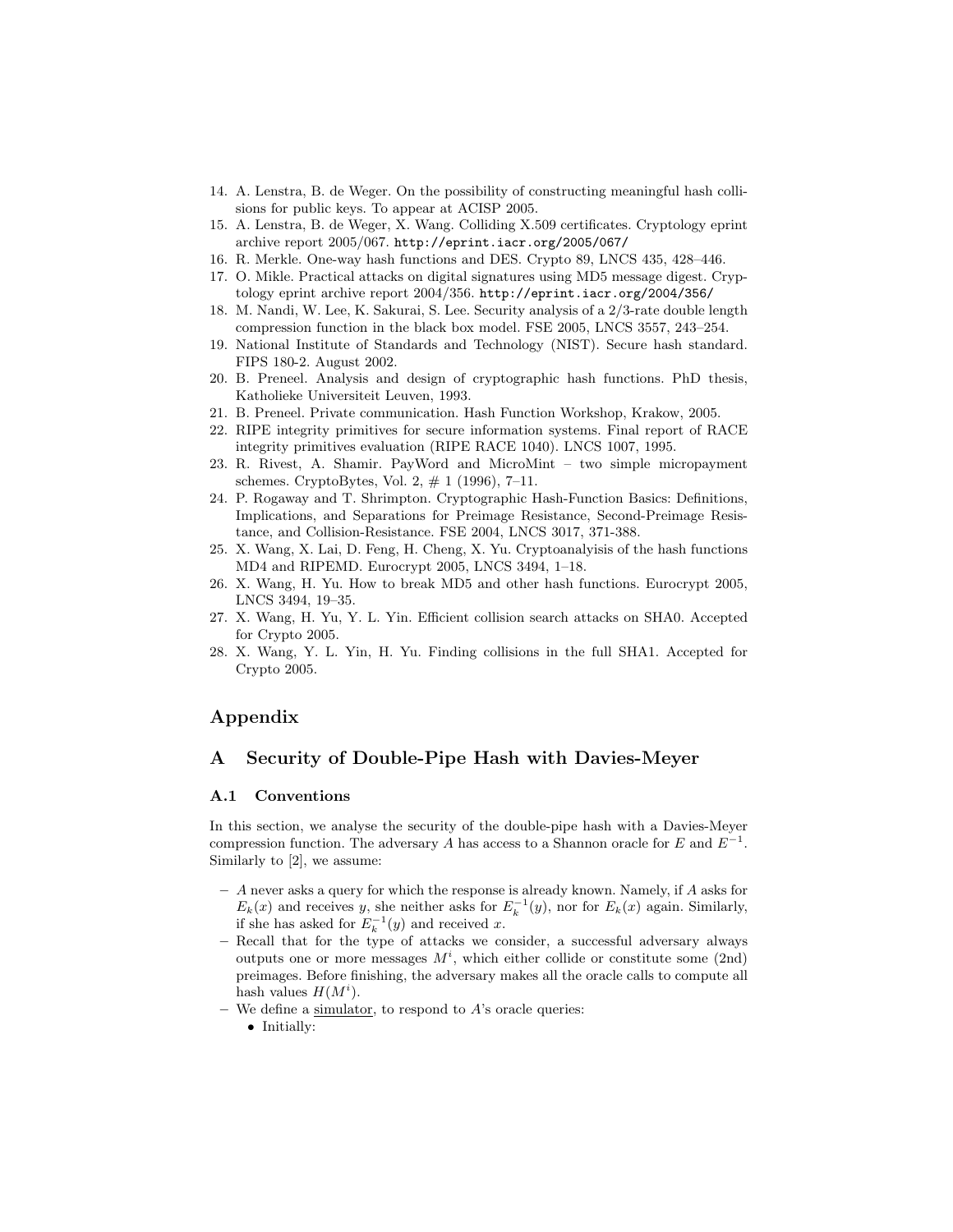$\ast$  set  $i := 0$ ; clear the logbook;

- ∗ for all (k, x): mark Ek(x) as undefined;
- At any time,  $\overline{\text{DOMAIN}}(E_k)$  denotes the set of points x where  $E_k(x)$  is still undefined. Similarly we write  $\overline{\text{RANGE}}(E_k)$ , for the set of points y where  $E_k^{-1}(y)$ is still undefined.
- Responding to an oracle query  $E_k(x)$ :
	- ∗ set i := i + 1
	- ∗ randomly choose y from  $\overline{\text{RANGE}}(E_k)$
	- ∗ append  $(x_i, k_i, y_i) := (x, k, y)$  to the logbook; ∗ respond y;
- Responding to an oracle query  $E_k^{-1}(y)$ :
	- ∗ set i := i + 1
	- ∗ randomly choose x from  $\overline{\text{DOMAIN}}(E_k)$
	- ∗ append (xi, ki, yi) := (x, k, y) to the logbook;
	- ∗ respond x;

For our proofs, we will discuss the logbook entries  $(x_i, k_i, y_i)$ .

This is without loss of generality: any adversary not following the first two conventions can easily be transformed into an equivalent one following them. And an adversary following the first two conventions cannot distinguish the simulator from a "true" Shannon oracle.

#### A.2 Internal Collisions

**Theorem 10.** Consider a DM compression function  $C$ . If we model  $E$  by a Shannon oracle, then  $T_X = \Omega(2^n)$  and  $T_S = \Omega(2^n)$ .

*Proof.* For the proof, we assume that the adversary does not make more than  $q \leq 2^{n-1}$ queries. This is technically correct, since  $2^{n-1} = \Omega(2^n)$ .

Time  $T<sub>X</sub>$  to find cross collisions: a cross collision is described by  $H'_{i-1} \neq H''_{i-1}$ ,  $M_i$ with

$$
C(H'_{i-1}, H''_{i-1}||M_i) = H'_i = H''_i = C(H''_{i-1}, H'_{i-1}||M_i).
$$
\n(1)

In time q, we can check at most  $q/2$  such triples  $(H'_{i-1}, H''_{i-1}, M_i)$  for cross collisions. Now we argue that for  $q \leq 2^{n-1}$ , for each such triple the probability  $p_x$  to satisfy Equation 1 is at most  $1/2^{n-1}$ . This implies that the expected number of oracle queries we need to make before we get the first cross collision is  $T_X = \Omega(2^n)$ , as claimed.

We still have to show  $p_x \leq 2^{n-1}$ . If the adversary's answer involves a cross collision, then, by the above conventions, the simulator's logbook contains two triples  $(x_a, k_a, y_a)$ and  $(x_b, k_b, y_b)$  with  $a \neq b$ ,

$$
x_a = H'_{i-1}, k_a = (H''_{i-1}||M_i),
$$
  $y_a = E_{k_a}(x_a),$   
\n $x_b = H''_{i-1}, k_b = (H'_{i-1}||M_i),$  and  $y_b = E_{k_b}(x_b).$ 

Thus, we can rewrite Equation 1 as

$$
\overbrace{E_{k_a}(x_a)}^{y_a}+x_a=\overbrace{E_{k_b}(x_b)}^{y_b}+x_b,
$$

which corresponds to

$$
y_a + x_a = y_b + x_b. \tag{2}
$$

If (w.l.o.g.)  $a < b$ , then either  $y_b$  or  $x_b$  is a uniformly distributed random value from a huge subset of  $\{0,1\}^n$ :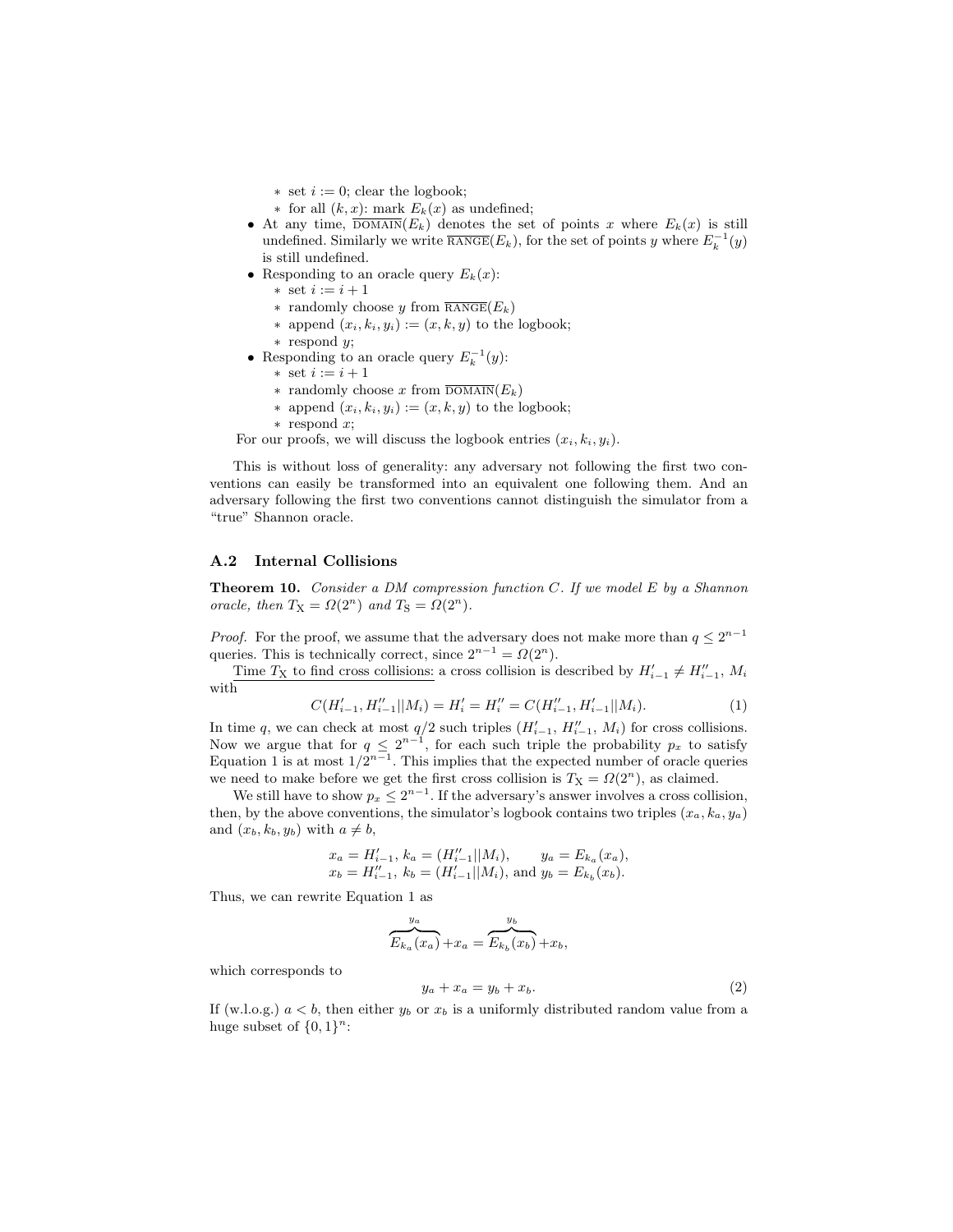- If the b-th oracle query has been  $E_{k_b}(x_b)$ , then  $y_b$  is a random value from  $\overline{\text{RANGE}}(E_{k_b})$ . - Else  $x_b$  is a random value from  $\overline{\text{DOMAIN}}(E_{k_b})$ .

Since  $|\overline{\text{RMGE}}(E_{k_b})| = |\overline{\text{DOMAIN}}(E_{k_b})| = 2^n - b + 1 \geq 2^n - q$ , and due to  $q \leq 2^{n-1}$ , we get  $p_x \leq 1/2^{n-1}$ , as claimed.

Time  $T_S$  to find strict collisions: for triples  $(G', G'', M)$  with  $G' \neq G''$ , we consider pairs  $(H', H'') \in \{0, 1\}^{2n}$ , where

$$
H' = C(G', G''||M) \text{ and } H'' = C(G'', G'||M).
$$
 (3)

A strict collision consists of such a triple  $(G', G'', M)$  and another triple  $(F', F'', N) \neq$  $(G', G'', M)$  with

$$
C(F', F''||N) = H' \text{ and } C(F'', F'||N) = H''.
$$
 (4)

After q oracle queries, there are  $\Omega(q^2)$  pairs  $((G', G'', M), (F', F'', N))$  of triples. We claim that for  $q \leq 2^{n-1}$ , the probability  $p_s$  to satisfy Equation 4 is  $p_s \leq 1/2^{2(n-1)}$ . Hence, the expected number of oracle queries to get a strict collision is  $T_s = \Omega(2^n)$ .

It remains to prove  $p_s \leq 1/2^{2(n-1)}$ . Consider a triple  $(x_a, k_a, y_a)$  with  $x_a = G'$ ,  $k_a = (G''||M)$ , and  $y_a = E_{k_a}(x_a)$  from the simulator's logfile. We only have a chance for a strict collision if the logfile contains another triple  $(x_b, k_b, y_b)$  with  $x_b = G''$ ,  $k_b = (G'||M)$ , and  $y_b = E_{k_b}(x_b)$ . Note that  $x_b$  and  $k_b$  are uniquely determined by  $x_a$ and  $k_a$ , and vice versa. Equation 3 can then be rewritten as

$$
H' = E_{k_a}(x_a) + x_a = y_a + x_a \text{ and } H'' = E_{k_b}(x_b) + x_b = y_b + x_b.
$$

A strict collision implies another triple  $(F', F'', N)$  to satisfy Equation 4. This corresponds to two more triples  $(x_c, k_c, y_c)$  and  $(x_d, k_d, y_d)$  on the server's logfile with

$$
H' = y_a + x_a = y_c + x_c \tag{5}
$$

$$
H'' = y_b + x_b = y_d + x_d.
$$
 (6)

Both equations are of the same type as Equation 2. As in that context, we argue that due to  $q \leq 2^{n-1}$  the probability for Eq. 5 to hold is no more than  $1/2^{n-1}$ ; similarly for Eq. 6. More importantly, the conditional probability to satisfy Eq. 6, assuming Eq. 5 is at most  $1/2^{n-1}$ . Thus, the joint probability  $p_s$  for both Eq. 5 and Eq. 6 is  $p_s \leq 1/2^{2(n-1)}$ . The contract of the contract of the contract of the contract of the contract of the contract of the contract of the contract of the contract of the contract of the contract of the contract of the contract of the contract

## A.3 Resistance Against K-Collision Attacks

**Theorem 11.** Consider  $H^D$  with a DM compression function C. If we model E by a Shannon oracle, then finding K-collisions takes time  $\Omega(2^{(n-1)(K-1)/K})$ .

Proof. Due to the first claim of Lemma 6 and Theorem 10, we know that an internal collision would take time  $\Omega(2^n)$ . Thus, in time  $\Omega(2^{(n-1)(K-1)/K})$  we cannot expect to find any internal collision. The only chance to find a  $K$ -way collision for  $H$  is finding a final K-collision, which takes time  $T(K)$ . In the remainder of this proof, we show  $T(K) = \Omega(2^{(n-1)(K-1)/K})$ . As in the proof of Theorem 10, we assume  $q \leq 2^{n-1}$  $\Omega(2^n)$ .

A final K-collision consists of K different triples with  $(G^i, H^i, M^i)$  with

$$
C(G^1, H^1||M^1) = \cdots = C(G^K, H^K||M^K).
$$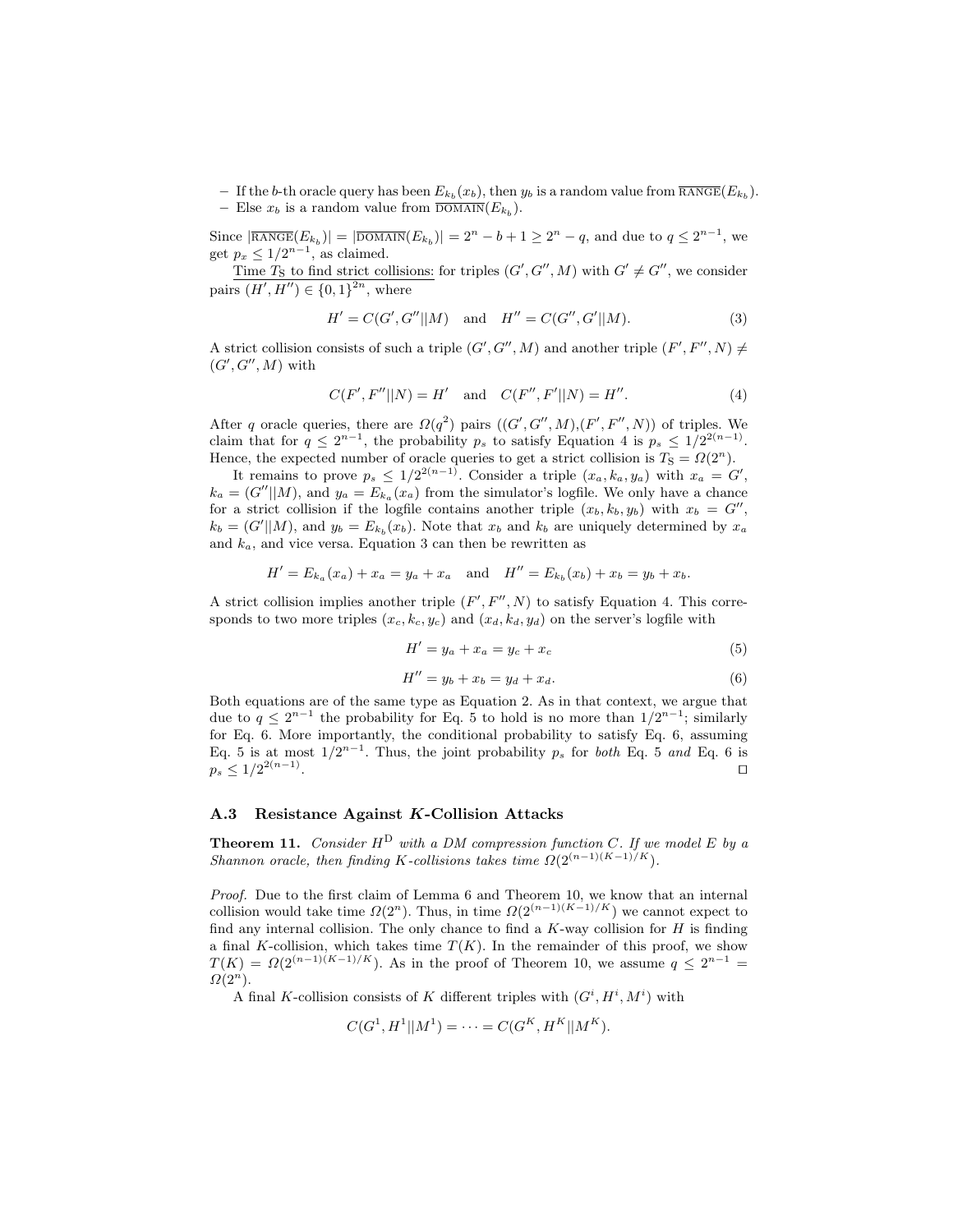By the above conventions, this implies that there are K triples  $(x_1, k_1, y_1), \ldots, (x_K,$  $k_K, y_K$ ) in the simulator's logbook with

$$
\overbrace{E_{k_1}(x_1)}^{y_1} + x_1 = \cdots = \overbrace{E_{k_K}(x_K)}^{y_K} + x_K.
$$

These are K sums  $x_i + y_i$ , and similarly to the proof of Theorem 10, for each such sum either  $x_i$  or  $y_i$  has been chosen from a huge subset  $\{0,1\}^n$ . Since  $q \leq 2^{n-1}$ , the size of this subset exceeds  $2^{n} - q \ge 2^{n-1}$ . For this reason, we expect to make  $T(K) = \Omega(2^{(n-1)(K-1)/K})$  Shannon oracle queries for a K-collision.

#### A.4 Resistance Against K-way (2nd) Preimage Attacks

**Theorem 12.** Consider  $H^D$  with a DM compression function C. If we model E by a Shannon oracle, then finding a single or K-way preimage or a single or K-way 2nd preimage takes time  $P(1) = \Omega(2^n)$ .

*Proof.* As in some of the proofs above, we assume  $q \leq 2^{n-1}$ .

Finding K-way (2nd) preimages isn't faster than finding single (2nd) preimages. Thus, we concentrate on single ones.

First, we start with singe preimages. Due to Lemma 8, finding a single preimage for the hash  $H^D$  takes time  $\Omega(P(1))$ , i.e., is asymptotically not faster than finding a preimage for the compression function  $C(K, X) = E_K(X) + X$ . Let a target Z be given, and an adversary is trying to find K and X with  $C(K, X) = E_K(X) + X = Z$ . By the above conventions, this corresponds to an entry  $(x_i, k_i, y_i)$  in the simulator's logbook with  $x_i + y_i = Z$ , and either  $x_i$  or  $y_i$  has been chosen from a huge subset of  $\{0,1\}^n$ of size >  $2^n - q \ge 2^{n-1}$ . Thus, for each query to the Shannon oracle, the probability to find a preimage for Z is at most  $2^{n-1}$ , and we expect to make  $P(1) = \Omega(2^n)$  such queries to find such a preimage.

Now consider 2nd preimages: assume an algorithm to find 2nd preimages for  $H<sup>D</sup>$ . Consider we are given  $(K, N)$  and searching for some 2nd preimage  $(K', N') \neq (K, N)$ with

$$
C(K', N') = E_{K'}(N') + N' = E_K(N) + N = C(K, N).
$$

The following technique resembles the proof of Theorem 4. We choose some message M, expand it to  $(M_1, \ldots, M_L)$  and accordingly compute the internal hashes  $H'_1, H''_1$ ,  $\ldots$ ,  $H'_{L-1}$ ,  $H''_{L-1}$ . Assume

 $(K, N) \notin \{(H'_i, H''_i||M_i), (H''_i||H'_i||M_i) | 1 \leq i \leq L\}$  (this holds with overwhelming probability).

Set  $N^{-1} := E_K^{-1}(Z-N)$  and define the function  $E' : \{0,1\}^n \times \{0,1\}^{n+m} \to \{0,1\}^n$ :

$$
E'_{K}(N) = Z - N
$$
  
\n
$$
E'_{K}(N^{-1}) = E_{K}(N)
$$
  
\n
$$
E'_{Q}(R) = E_{Q}(R) \text{ for } (Q, R) \notin \{(K, N), (K, N^{-1})\}.
$$

Now we run the adversary, replacing the (Shannon-) oracle for E and  $E^{-1}$  by an oracle for E' and its inverse. Observe that for the adversary  $H^D(M) = Z$  holds. Further, both E and E' are random permutations over  $\{0,1\}^n$ , so the adversary's chances of success are not affected by the change from  $E$  to  $E'$ .

Assume the adversary succeeds in finding a 2nd preimage  $M$  for  $M$ . Write  $(M_1,$  $\ldots, \overline{M_{\overline{L}}}\)$  for the expansion of  $\overline{M}$  and  $\overline{H_1'}, \overline{H_1''}, \ldots, \overline{H_{\overline{L-1}}'}$ ,  $\overline{H_{\overline{L-1}}''}\$  for the internal hashes.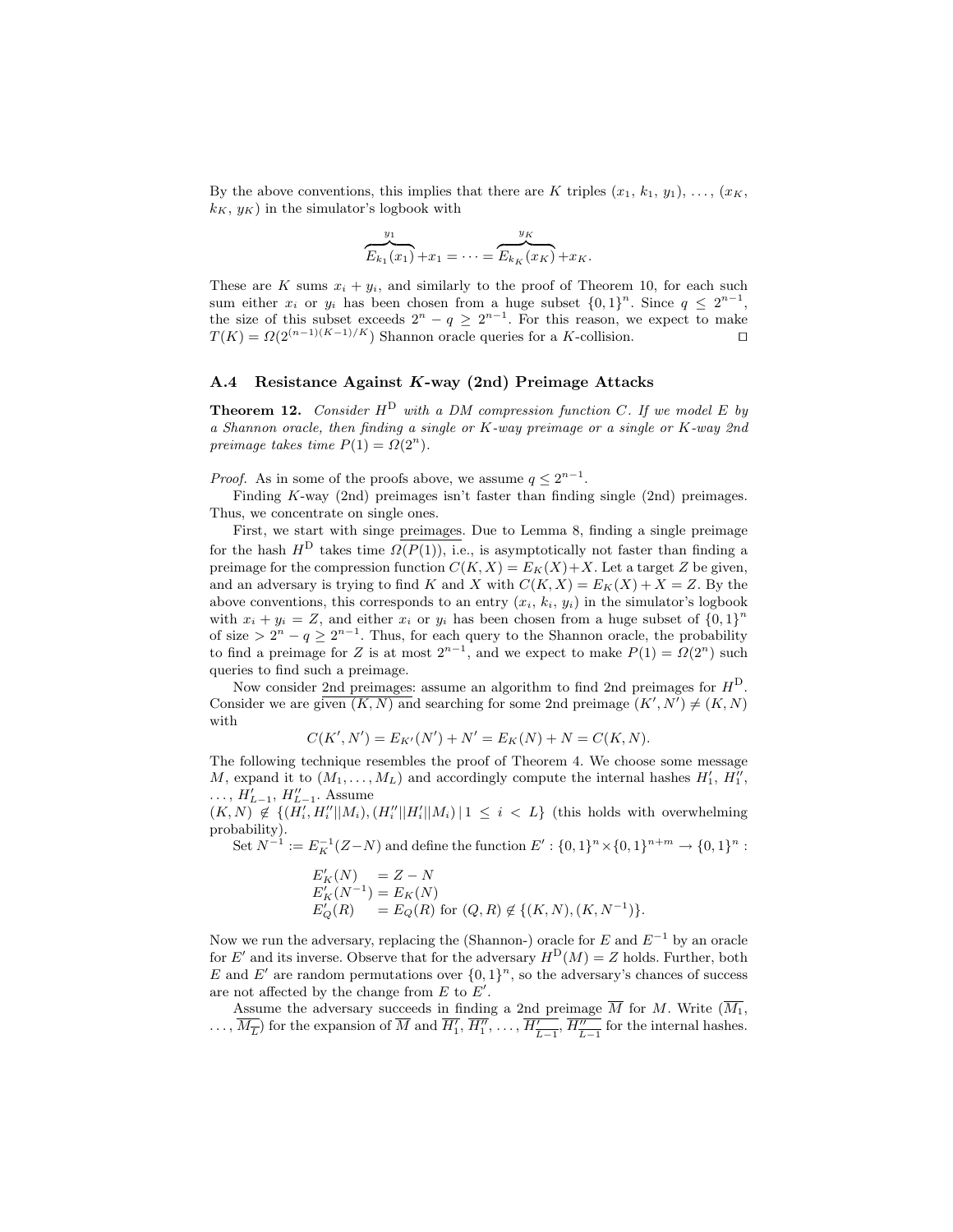- If  $(\overline{H'_{\overline{L-1}}}, \overline{H''_{\overline{L-1}}}, \overline{M_{\overline{L}}}) = (H'_{L-1}, H''_{L-1}, M_L)$ , then the adversary has found an internal collision. From above, we know that this needs time  $\min\{T_X, T_S\} = \Omega(2^n)$ .
- − Otherwise,  $(\overline{H'_{\overline{L-1}}}, \overline{H''_{\overline{L-1}}}, \overline{M_{\overline{L}}})$  is a preimage for Z. From above, we know that this takes time  $P(1) = \Omega(2^n)$ .

Thus, in order to find a 2nd preimage for  $H$ , the adversary either has to find an internal collision, or a 2nd preimage for C, and solving either problem takes time  $\Omega(2^n)$ .  $\Box$ 

## A.5 2nd Collision Resistance

**Theorem 15.** Consider  $H^D$  with a DM compression function C. Model E by a Shannon oracle. Winning the 2nd collision game takes time  $\Omega(2^{n/2})$ .

*Proof (Sketch)*. Recall the proof of Theorem 14. A 2nd collision for  $H^D$  either implies an internal collision or a 2nd preimage for C. Finding an internal collision reduces to strict or internal collisions, thus taking time  $\Omega(2^n)$  ( $\rightarrow$  Theorem 10).

We still have to show that finding 2nd collisions for C takes time  $\Omega(2^{n/2})$ . From Theorem 11, we know that finding (first) collisions (i.e., K-collisions with  $K = 2$ ) takes time  $\Omega(2^{n/2})$ . In the proof of Theorem 11, finding such collisions for C is shown equivalent to the following task:

find 
$$
x_1, k_1, x_2, k_2
$$
 with  $E_{k_1}(x_1) + x_1 = E_{k_2}(x_2) + x_2$ ,  
and  $(x_1, k_1) \neq (x_2, k_2)$ .

Similarly, finding 2nd collisions for  $C$  is equivalent to the task:

given 
$$
x_a, k_a, x_b, k_b
$$
 with  $E_{k_a}(x_a) + x_a = E_{k_b}(x_b) + x_b$   
\nwith  $(x_1, k_1) \neq (x_2, k_2)$ ,  
\nfind  $x_c, k_c, x_d, k_d$  with  $E_{k_c}(x_c) + x_c = E_{k_d}(x_d) + x_d$ ,  
\nand  $(x_a, k_a) \neq (x_b, k_b)$ ,  
\nand  $(x_c, k_c) \notin \{(x_a, k_a), (x_b, k_b), (x_c, k_c)\}$ .

Regarding the second task, we replace the family  $E$  of permutations by a modified family  $E'$ :

- Randomly choose  $x_a, k_a, x_b, k_b$ . Assume  $k_a \neq k_b$  (this is overwhelmingly probable).
- − Compute  $y^* := E_{k_b}(x_b) + x_b x_a$  and  $x^* := E_{k_a}(y^*).$
- − Set  $E'_{k_a}(x_a) := y^*$  and  $E'_{k_a}(x^*) := E_{k_a}(x_a)$ . Otherwise, E' behaves identical to E.
- Observe  $E'_{k_a}(x_a)+x_a=E'_{k_b}(y_b)$ . Given such  $x_a, k_a, x_b, k_b$ , solve the second collision task for E' instead of E. The solution is  $x_c, k_c, x_d, k_d$  as above.

With significant probability, we have  $\{(x_c, k_c), (x_d, k_d)\} \cap \{(x_a, k_a), (x^*, k_a)\} = \{\}.$  In this case, our 2nd collision for  $E'$  is a first collision for  $E$ . Thus, our proof reveals a technique to efficiently find collisions for  $C$ , if one can find 2nd collisions. Due to Theorem 11, finding such collisions takes time  $\Omega(2^{n/2})$ . ).  $\qquad \qquad \Box$